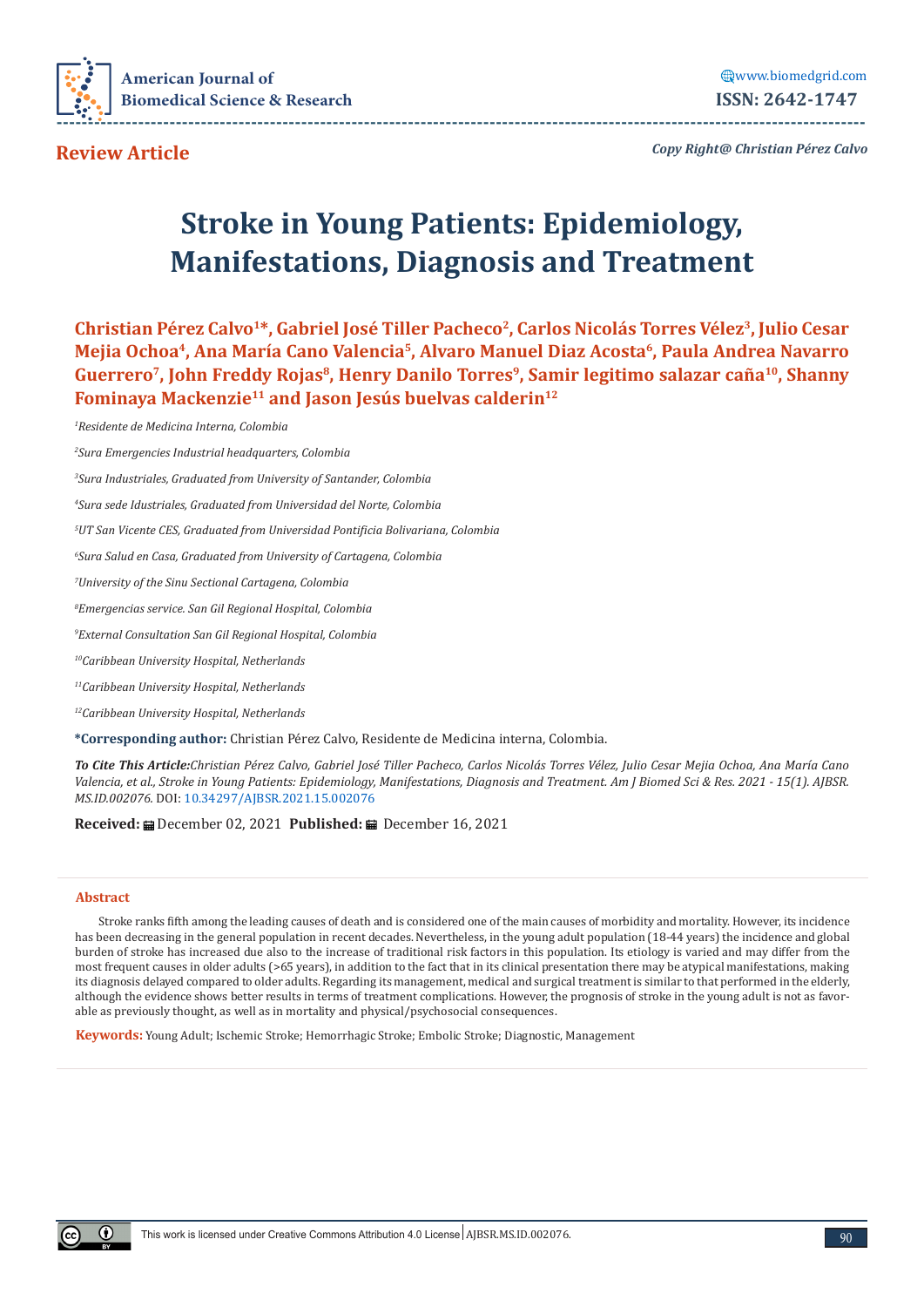## **Introduction**

In the United States (USA), the prevalence of all types of cardiovascular disease is 10.6%, affecting more men than women [1]. Among these, cerebrovascular accident (CVA) is the fifth leading cause of death in the U.S.A., being considered one of the main causes of morbidity and mortality [1,2]. Stroke is defined as brain injury secondary to vascular injury, which can be of two types, ischemic or hemorrhagic [3]. Generally, stroke affects people older than 65 years of age more frequently than patients between 45 and 64 years. However, a decrease in the mortality rate has been observed in patients >65 years of age due to efforts to control risk factors such as arterial hypertension, dyslipidemia, and especially atrial fibrillation (AF), the latter with the use of anticoagulants [4]. Consequently, in recent years there has been evidence of an increase in the incidence of stroke in young adults (18 - 45 years), with numbers of 1 in 10 strokes [5,6]. In the U.S.A., the prevalence of stroke in young adults is around 10-15% in relation to the general population [7]. This increase in the rates of stroke in young people has been parallel to the increase in acute myocardial infarction (AMI) in this population, causing an increase in the number of years of useful life, creating disability and impacting productivity, societies, the economy and the sustainability of health systems [6]. It should be noted that the initial and current knowledge about stroke in young adults comes from data obtained in the population >65 years of age [2]. Despite increasing rates, little is known about the patterns of both ischemic and hemorrhagic stroke in young adults, as well as its clinical characteristics and epidemiological behavior. For this reason, the aim of this narrative review is to describe the current evidence on the prevalence, etiology, clinical presentation, among others, of stroke in young adults.

#### **Epidemiology of Stroke in Young Adults**

The increase in the rate of stroke in young adults has been evidenced in several studies. However, the rates of stroke in this population differ considerably throughout the world, mainly affecting developing countries [8]. This difference could be explained by the characteristics of each population, such as differences in access to health services, identification and timely mitigation of risk factors [8]. In 2012, the rate of stroke hospitalization in young adults in the U.S. between 2003 to 2004 and 2011 to 2012 increased considerably from 11.2 to 18.0 and from 3.8 to 5.8 per 10,000 hospitalizations/ year, respectively, in ages between 18 and 34 years. On the other hand, in the 35 to 44 years age group, it increased substantially in men (37.7 to 68.2 per 10,000 hospitalization-years) and in women by 44% (from 24.8 to 35.8 per 10,000 hospitalization-years) [9]. By 2013, a high global prevalence of stroke was estimated in young adults between the ages of 20 and 64 years, reaching 11 million people, with a mortality of 1.5 million, noting an increase between

1990 and 2013 of both ischemic and hemorrhagic strokes [5]. In 2015, an increase in the incidence of stroke in young people aged 20 to 44 years was reported, from 17 to 28 per 100,000 populationyears, with a higher incidence in men than in women (31 and 26 per 100,000 population-years, respectively). While in the 45 to 65 years age group the incidence was much higher (171 per 100,000 population-years: men 368 per 100,000 population-years and women 284 per 100,000 population-years) [10]. However, Leppert, et al. [10,11] found in their retrospective cohort study in the U.S. in a court of patients between 2001 and 2014 demonstrated a higher incidence in women than in men in the age range of 25 to 44 years, showing that there may be specific risk factors for women [11-13]. This provides us with useful information for the development of sex-specific strategies in the evaluation and prevention of stroke in young adults [14]. Furthermore, the incidence in European studies varies from 5 to 15 per 100,000 population and up to 40 per 100,000 population-years in African countries [8]. In the USA, the prevalence of stroke in young adults is 10-15% of all cardiovascular diseases [2].

Moreover, the reported frequency of stroke in young adults varies from 57-65% for ischemic stroke, 17-20% for intracerebral hemorrhage (ICH) and 16-22% for subarachnoid hemorrhage (SAH), all in patients between 20 and 44 years of age [2,15]. Simultaneously, variations in the incidence of stroke in young adults have been reported with respect to racial and ethnic conditions. In the USA, African American and Hispanic patients (both 11 per 100,000 population-years) have a higher incidence compared to white patients (7 per 100,000 population-years) [8]. The difference in incidence between African Americans and white people is greater between the third and fourth decade of life. However, in both groups there has been an increasing impact of stroke in young adults. Meanwhile, Hispanics have a longer hospital stay compared to African American and white patients; the latter even have less impact on hospitalization days, probably due to a lower frequency of medical complications such as pneumonia, deep vein thrombosis and urinary tract infection. [8]. Finally, African Americans have higher mortality than Hispanics and Caucasians, with whom they have lower early mortality rates [8]. An international, multicenter, retrospective and observational study conducted in North America, Europe and Asia that evaluated early mortality in 1134 young adults showed a higher 30-day mortality rate in African American patients  $(10.0\%)$  compared to white people  $(6.0\%)$  and Asian  $(1.9\%)$ patients [16]. The epidemiological data on stroke in young adults change according to the study methodology and the characteristics of the patients, creating discordance in the results, making them not comparable, mainly from the point of view of age classification for the definition of stroke in young adults.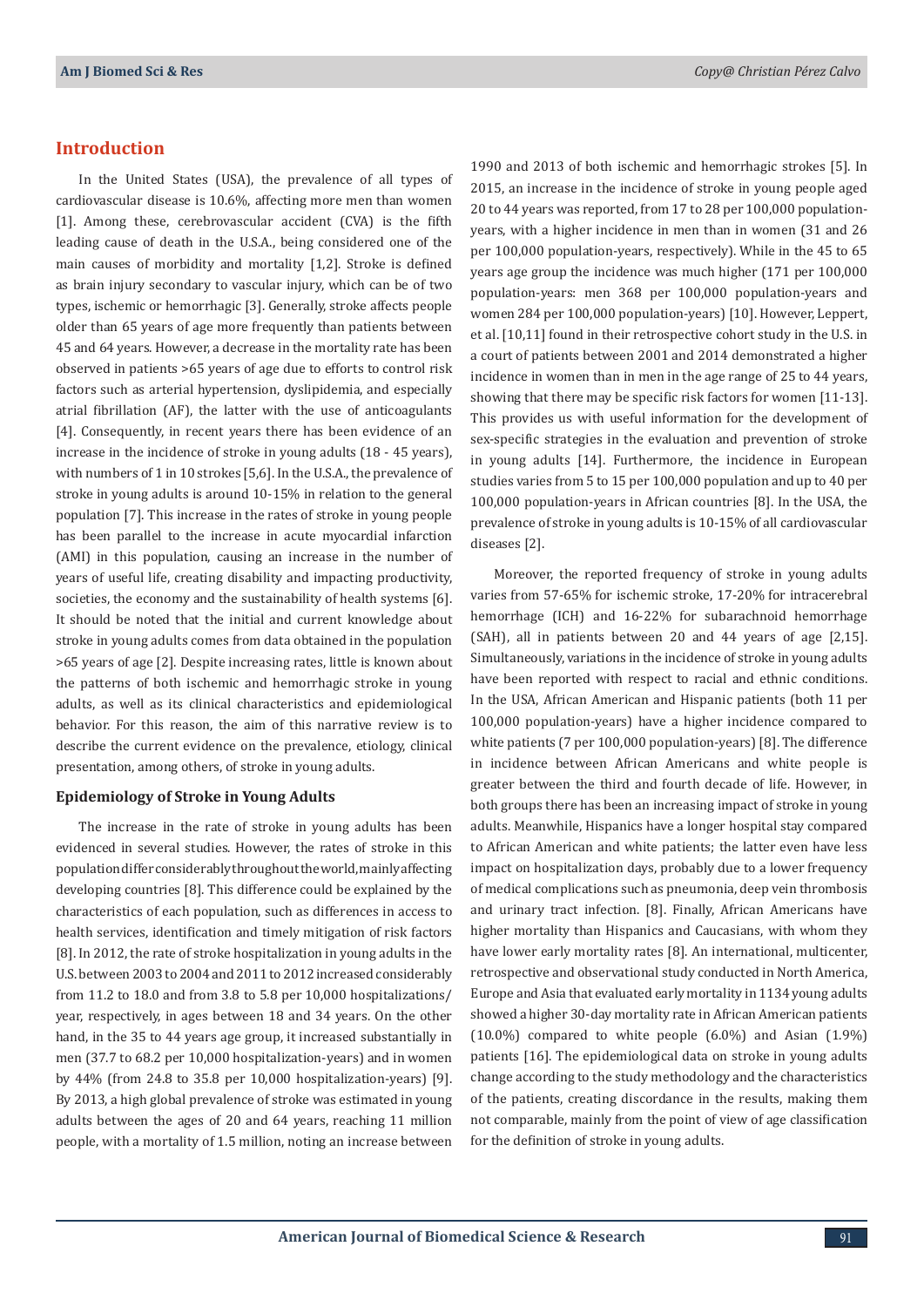#### **Cardiovascular Risk Factors**

Many cardiovascular risk factors have been decreasing in the general population in recent years; however, their impact on young adults has shown a tendency to increase [8,17]. This leaves a higher risk of future vascular events in this population, with a markedly high prevalence in the population aged 35 years and older [8]. Despite this, few specific studies in the young adult population have evaluated the association between risk factors and the development of stroke [7]. A German case-control study including 2125 patients aged 18-55 years from the SIFAP1 and GEDA studies found that hypertension (HT), excessive alcohol consumption and low physical activity are the most associated risk factors for all strokes (Table 1) [18]. When evaluating the risk factors for each type of stroke, it was found that diabetes mellitus (DM), smoking and obesity are more associated with the development of ischemic stroke, while hypertension, excessive alcohol consumption and sedentary lifestyle are more associated with the development of hemorrhagic stroke [18]. In the USA, it was reported that the modifiable risk factors most associated with the development of hemorrhagic stroke between 1994 and 1999 were HT (OR 5.71; 95% CI 3.61- 9.05), DM (OR 2.40; 95% CI 1.15-5.01) and excessive alcohol consumption (OR 2.23; 95% CI 1.16-4.32) [19]. The prevalence of risk factors varies according to each study, with the most prevalent being HT, physical inactivity and dyslipidemia (Table 2) [13,18,20].

| Table 1: Modifiable risk factors and their risk of stroke [18]. |                  |                        |  |  |
|-----------------------------------------------------------------|------------------|------------------------|--|--|
| <b>Modifiable Risk Factors</b>                                  | (OR; 95% CI)     | (RAP; 95% CI)          |  |  |
| Arterial hypertension                                           | $2.5(2.2-2.8)$   | 27.1(23.6-30.6)        |  |  |
| Dyslipidemia                                                    | 0.9(0.8;1.0)     | $-3.2$ ( $-7.7;1.3$ )  |  |  |
| Diabetes mellitus                                               | 1.8(1.4;2.2)     | 4.4(2.7;6.1)           |  |  |
| Current smoking                                                 | 1.4(1.2;1.6)     |                        |  |  |
| Excessive alcohol consumption                                   | 2.2(1.9;2.5)     | 17.5 (14.8;20.3)       |  |  |
| Low physical activity                                           | 5.8(5.1;6.7)     | 59.7 (56.3; 63.2)      |  |  |
| Obesity $(BMI \ge 230)$                                         | $1.2$ (1.0; 1.4) | $6.3$ ( $-0.8$ ; 13.4) |  |  |

| <b>Table 2:</b> Prevalence of modifiable risk factors for stroke in young adults. |           |  |  |
|-----------------------------------------------------------------------------------|-----------|--|--|
| <b>Modifiable Risk Factors</b>                                                    | (%)       |  |  |
| Arterial hypertension                                                             | 45-53     |  |  |
| Dyslipidemia                                                                      | 33-39     |  |  |
| Diabetes mellitus                                                                 | $10 - 14$ |  |  |
| Current smoking                                                                   | 30-31     |  |  |
| Excessive alcohol consumption                                                     | 33        |  |  |
| Low physical activity                                                             | 49        |  |  |
| $(BMI \geq 230)$<br>Obesity                                                       | 18-22     |  |  |

**Arterial Hypertension:** It is described that 45-53% of young adults who present with stroke are diagnosed with hypertension [8]. Southeast Asia has the highest rates of young adult HT as a risk factor with a population attributable risk (PAR) of 54.8% while Central and Eastern Europe as well as the Middle East had a lower AR (40.7%) [21]. Furthermore, HT is the risk factor that impacts the development of stroke, which is more associated with hemorrhagic stroke (AR of 55.8%: 95% CI: 44.7 - 67.0 and OR 11.1; 95% CI: 5.8 - 21.4) compared to ischemic stroke (AR of 25.5%: 95% CI: 22.1 - 28.2 and OR: 2.3; 95% CI: 2.0 - 2.6) [18,22].

**Diabetes Mellitus:** Diabetes mellitus is present in up to 14% of strokes in young patients [8]. This disease in young adults has a PAR of 4.8% (95% CI 2.9 to 6.7) and is associated with an increased risk of ischemic stroke (OR = 1.9; 95% CI 1.5 to 2.3) [18]. In addition, the prevalence of DM in young adults is increasing, with India, China, and the USA being the main countries with the highest prevalence [8]. The RAP for DM was highest in Southeast Asia (28.6%) and lowest in Western Europe, North America, and Australia (3.5%) [21]. In the USA, a higher incidence of DM is observed in African Americans and Hispanics compared with whites [23]. Although the prevalence of type 2 DM does not differ between sexes, it is associated with a higher risk of stroke in young adults in women (HR 2.8; 95% CI 2.4 to 3.4) than in men (HR 2.2; 95% CI 1.8 to 2.5) [24].

**Dyslipidemia:** Dyslipidemia is the second most prevalent factor in young adults, being more common in men than in women [8]. Furthermore, dyslipidemia is frequently found in patients with large or small vessel disease [9,20]. However, dyslipidemia is not associated with the development of ischemic stroke in adults as shown in Table 1 [18]. It is believed that dyslipidemia is not a risk factor for most causes of stroke. Another explanation for why it does not contribute significantly to the outcome of ischemic stroke in young adults is that most studies defined dyslipidemia as elevated low-density cholesterol (LDL) or decreased high-density cholesterol (HDL) and did not associate other lipid variables with stroke [8]. Fewstudies have evaluated the association between different lipid variables, Sabino et al. found that increased values of Apolipoprotein B (ApoB) and the ApoB/Apolipoprotein A-I (ApoA-I) ratio were associated with the development of ischemic stroke in young patients [25].

**Smoking:** Smoking is one of the most prevalent risk factors in the young adult population, increasing in the last decade reaching a high proportion of up to 50% in some studies [9,20,26]. Smoking is associated with the development of ischemic stroke in young adults mainly with a PAR of 19.9%; 95% CI 14.8 to 23.9 and OR 1.78; 95% CI 1.50 to 2.11 [22]. In addition, dose-response association between the number of cigarette days and the development of stroke in the young population have been found, those who smoked less than 11 cigarettes had an OR 1.46 (95%; CI 1.04 - 2.06) for the development of stroke, while those who smoked more than 40 cigarettes days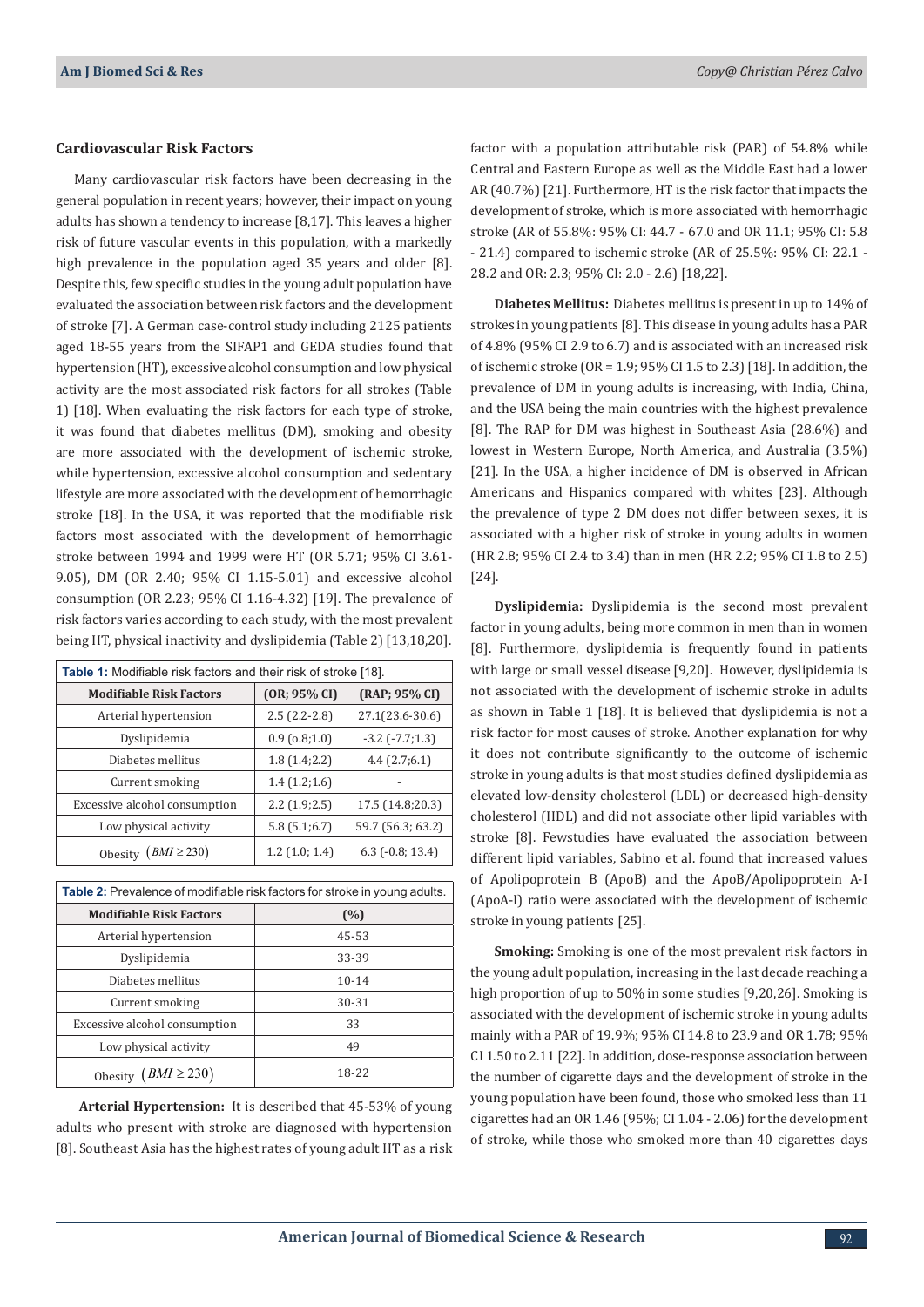obtained an OR of 5.66 (95%; CI 2.14-14.95) [27]. There are currently no worldwide records of smoking prevalence in young adults, however prevalence at all ages is higher in Europe (28.7%) and Southeast Asia (24.8%) compared to Africa (13.9%) [28]. On the other hand, daily cigarette consumption is higher in men (RAP 25%; 95% CI: 24.2 to 25.7) compared to women (RAP 5.4%; 95% CI: 5.1 to 5.7) and a higher prevalence of smoking has been found in white people than in blacks (30.6% vs. 18.5%) [8,28].

**Obesity and Sedentary Lifestyle:** Obesity and sedentary lifestyle are two interrelated risk factors that contribute to the development of vascular pathologies [8]. Obesity, understood as body mass index or BMI ≥30, is observed in up to 22-29.6% of young adults with stroke [18,29]. It is associated with increased risk of developing ischemic stroke in young adults (PAR 6.9%; 95% CI 0.0 to 13.8 and OR 1.2; 95% CI 1.5 to 2.3) [18]. Obesity and overweight, along with the increase in young adults with stroke, has been increasing in both developed and developing countries in recent years [30,31]. Currently there are no data on the worldwide prevalence of obesity in young adults with stroke, but in the general population the highest prevalence is found in the USA (61.1%), Europe (61.1%) and the USA (61.1%). (61.1%), Europe (54.8%) and the Eastern Mediterranean (46%) and the lowest prevalence in Africa (26.9%), Western Pacific (25.4%) and Southeast Asia (13.7%) [32].

Finally, obesity occurs more frequently in women than in men [8]. Other parameters used to assess vascular risk are waist circumference and waist-to-hip ratio, and it has even been found that these parameters may be more associated with the development of stroke than BMI (2.46, 95% CI 2.09 to 2.90 and 3.50, 95% CI 2.87 to 4.27 vs. 1.45, 95% CI 1.26 to 1.67) [33]. This is described in a multicenter cohort study conducted in Europe of patients between 18 and 55 years of age with stroke which found that abdominal obesity is more prevalent in women (73%) than in men (64%) and was even much more frequent in both sexes than general obesity [34]. In addition, the use of waist circumference helps to predict the risk of developing metabolic syndrome, which in turn is related to an increased risk of cardiovascular disease and DM2 [8]. Sedentary lifestyles and low physical activity are associated with obesity, thus increasing the risk of stroke in patients (PAR 59.8; 95% CI: 56.2 to 63.4 and OR 5.9; 95% CI: 5.1 to 6.7) [18].

#### **Other**

Frequent heavy alcohol consumption is associated with an increased risk of hemorrhagic stroke in young adults (PAR 17.3; 95% CI 14.2 to 20.5 and OR 2.2; 95% CI 1.9 to 2.5) [18]. This was observed in an international case-control INTERSTROKE study conducted in 32 countries in Asia, America, Europe, Australia, the Middle East, and Africa, which found that heavy alcohol

consumption was associated with the development of both ischemic and hemorrhagic stroke (OR 2-09; 99% CI 1-64 to 2-67 and RAP 5.8; 99% CI 3.4 to 9.7) (OR 2.14; 99% CI 1.62 to 2-82 and OR 2.44; 99% CI 1.64 to 3.63) [35]. In addition, the association of stroke risk was greater in men than women, but it is worth noting that in this study only 11.8% of the population were ≤45 years old [35]. The use of illicit drugs or psychoactive substances is another risk factor for stroke in young adults that has been described and investigated in recent decades [36]. Cocaine and amphetamine have been the most related and have been notified in case reports and case series of young people with stroke who abused these drugs. Thus, in the USA, amphetamines were found to be more associated with the development of hemorrhagic stroke (OR 7.35; 95% CI 4.97 - 10.87), while cocaine was more associated with the development of ischemic stroke. In addition, amphetamine use was associated with death from both hemorrhagic and ischemic stroke (OR 2.63; 95% CI 1.07 - 6.50 and OR 6.35; 95% CI 0.56 - 72.20) [36]. Marihuana consumption has been associated with a significantly increased likelihood of stroke in young adults compared with those who do not use it [37,38].

## **Etiology**

#### **Ischemic Stroke**

Approximately 20-25% of all ischemic strokes occur in young adults [39]. It is caused by diverse etiologies that vary according to age, sex and geographic location [2]. For this reason, causal classification systems for ischemic stroke have been developed to optimize choices and prognostic evaluation for patients [40]. Currently, the most widely used classification is according to the Trial of ORG 10172 in Acute Stroke Treatment (TOAST) study which classifies ischemic stroke into 5 subtypes or categories: [1] large artery atherosclerosis (LAA), [2] small vessel occlusion (SVO), [3] cardio-embolism (CE), [4] stroke of other determined etiology, and 5) stroke of undetermined etiology (Table 3) [40,41]. However, despite improvements in the diagnosis and treatment of ischemic stroke in young adults, the main cause remains undetermined etiology (45%) [39,42,43]. It is believed that this is due to the TOAST system because it classifies a large proportion of patients with undetermined etiology although advances in diagnosis allow the identification of multiple mechanisms that may contribute to the development of ischemic stroke (the literature describes a proportion between 13.3% and 62.4%) [40,44]. To reduce this problem, the updated Stop Stroke Study TOAST (SSS-TOAST) system was developed that subdivides each TOAST category into evident, probable, and possible. Then, an automated SSS-TOAST system called Causative Classification System (CCS) was developed to improve the accuracy of subtyping each type of ischemic stroke through a computerized algorithm [2]. In addition,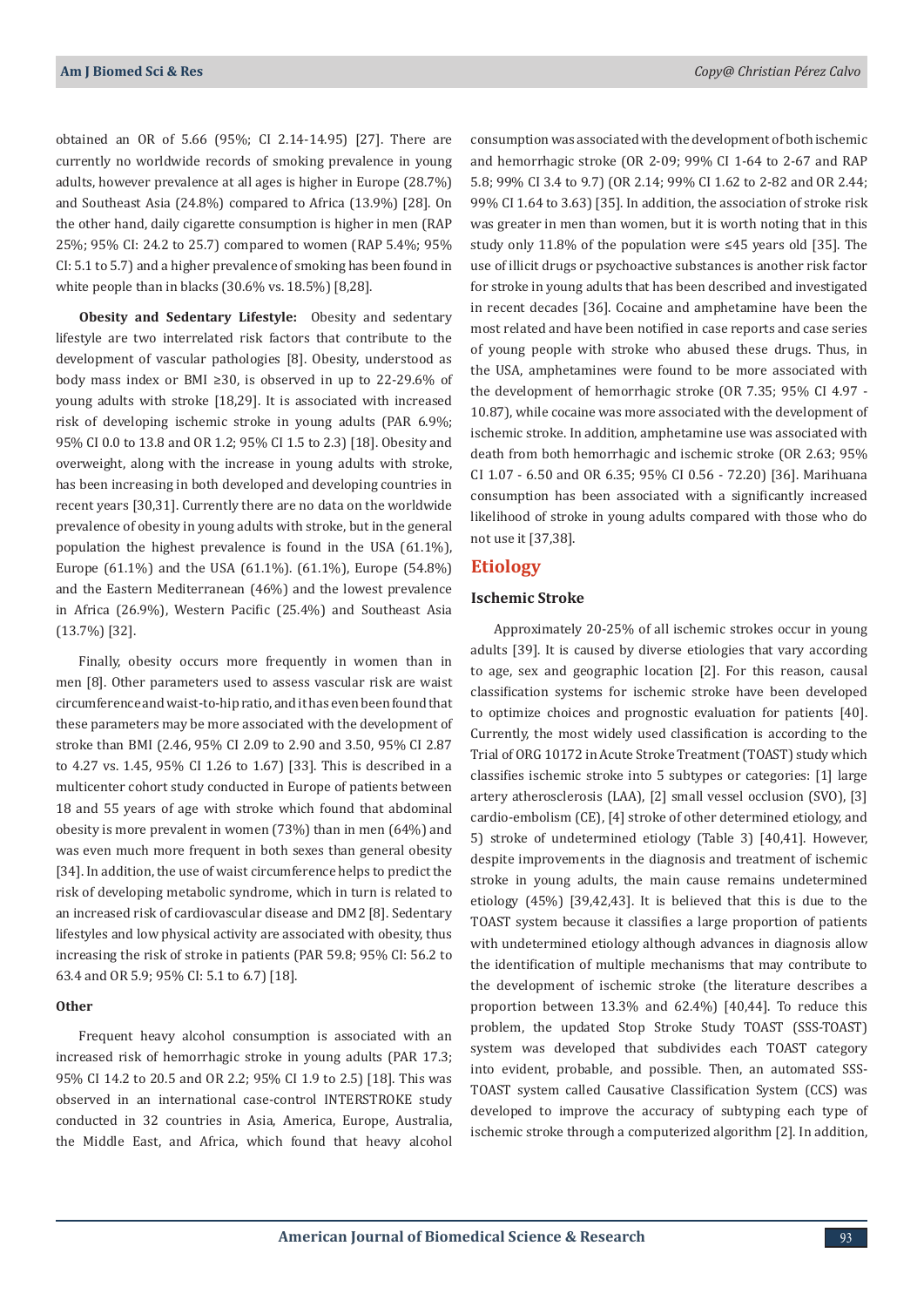ASCO (Atherosclerosis, Small vessel disease, Cardiac source, other cause) created another classification system for ischemic stroke in 2019 [45]. These latter classification systems have proven useful for the classification of young patients with ischemic stroke and have decreased the proportion of patients in the category of undetermined etiology. However, that proportion remains high [40]. LAA and SVO or small vessel disease are common causes of ischemic stroke in young adults after 35-40 years of age [2]. It is important to indicate that the increase of the mentioned risk factors in the young adult population generates an increase, as well as atherosclerosis as a cause of ischemic stroke compared to other causes [46]. LAA occurs mainly in the middle cerebral artery, internal carotid artery and vertebrobasilar artery [2]. One of the important causes of ischemic stroke in young people is CE which is commonly caused by patent foramen ovale (PFO), dilated cardiomyopathy and atrial fibrillation. For the diagnosis of this cause, electrocardiogram or EKG monitoring is necessary to identify the presence of Paroxysmal Atrial Fibrillation in the young adult population [2]. In addition, transesophageal and transthoracic echocardiography are important complementary tools for the diagnosis of cardioembolic stroke [2]. It should be noted that the presence of PFO is found in up to 45% of young patients with cryptogenic stroke [47]. PFO is estimated to be 15-25% prevalent in the general population and approximately 40-50% of young adults with cryptogenic stroke [48]. A retrospective study involving 215 patients aged 18-45 years in the period between 2005 and 2010 in the USA found that 47% of cases had cardioembolic stroke as etiology and of these 17% had asymptomatic PFO [49]. Ischemic stroke related to PFO is explained by three mechanisms: paradoxical embolism, thrombosis in situ in the foramen ovale, and arrhythmias related to PFO [50]. In addition, patients <45 years of age with no risk factors have a higher risk of CE in the presence of PFO [46]. Less common causes of CE are infective endocarditis, congenital cardiac malformation, mechanical aortic valve, left ventricular thrombus, hypokinetic left ventricular segment, akinetic left ventricular segment, atrial myxoma and nonbacterial thrombotic endocarditis [2].

| <b>Table 3: TOAST</b> classification and prevalence of subtypes in young<br>adults [2]. |  |  |
|-----------------------------------------------------------------------------------------|--|--|
| <b>Toast Rating (Prevalence in Young Adults)</b>                                        |  |  |
| Large Artery Atherosclerosis (6-15%)                                                    |  |  |
| Cardio-Embolism (10-24%)                                                                |  |  |
| Small Vessel Occlusion (12-26%)                                                         |  |  |
| Stroke Of Other Determined Etiolo11: v (9-26%)                                          |  |  |
| Stroke of Undetermined Etiology or CryptogenicStroke (24-53%)                           |  |  |

Arterial dissection is another important cause of ischemic stroke in young adults [41]. Cervical artery dissection constitutes 10-25% of strokes in the young adult, thus being a common cause reaching up to 2% of stroke types [46]. However, dissection of the internal carotid artery is more frequent than the cervical artery [46]. Dissection of the arterial wall generates turbulent blood flow with the consequent generation of thrombus-emboli and thus causes ischemic stroke. This condition occurs spontaneously; however it can be associated with trauma and genetic and connective tissue diseases such as Ehlers-Danlos syndrome, Marfan syndrome and fibromuscular dysplasia [46]. Other conditions such as migraine, prothrombotic states due to hyperhomocysteinemia, use of oral contraceptive pills, alpha-1 anti-trypsin deficiency and neck manipulation are also associated with increased risk of dissection [2,46].

#### **Hemorrhagic Stroke**

| Table 4: Causes of hemorrhagic stroke in the young adult [2].                                                                                                                                                                                                                                                                                                                                                                                                                                                                              |  |  |
|--------------------------------------------------------------------------------------------------------------------------------------------------------------------------------------------------------------------------------------------------------------------------------------------------------------------------------------------------------------------------------------------------------------------------------------------------------------------------------------------------------------------------------------------|--|--|
| <b>Causes of Hemorrhagic Stroke in Young Adults</b>                                                                                                                                                                                                                                                                                                                                                                                                                                                                                        |  |  |
| Hypertensive microangiopathy:primary and secondary hypertension<br>(such as pheochromocytoma)                                                                                                                                                                                                                                                                                                                                                                                                                                              |  |  |
| Structural lesions: arteriovenou smalformation, aneurysms (and<br>associated diseases such as                                                                                                                                                                                                                                                                                                                                                                                                                                              |  |  |
| fibromuscular dysplasia, Marfan syndrome, Ehlers Oanlos<br>syndrome and polycystic kidney disease), neoplasms,<br>cavemomas, cavernoma, venousangioma, dural arteriovenousfistula,<br>capillary telangiectasia, moyamoya vasculopathy, primary and secondary<br>(metastatic), central nervous system tumors, von Hippel-Lindau disease,<br>developmental venous anomalies, dolichoectasia and intracranial<br>dissection.                                                                                                                  |  |  |
| Medication and drug abuse: anticoagulants, antiplatelet drugs,<br>thrombolytics, selective                                                                                                                                                                                                                                                                                                                                                                                                                                                 |  |  |
| serotonin reuptake inhibitors. Drugs of abuse such as amphetamine,<br>methamphetamine, cocaine, crack, heroin, phencyclidine, methadone,<br>ephedrine, pseudoeph edrine, phenylpropanolamine and pentazocine.                                                                                                                                                                                                                                                                                                                              |  |  |
| Systemic disease: severe liver disease, renal disease, infections,<br>pregnancy and postpartu m.                                                                                                                                                                                                                                                                                                                                                                                                                                           |  |  |
| vasculitis, cerebral venous thrombosis, connective tissue<br>disorders, coagulopathies, elevated liver enzymes and low platelet count<br>(HELLP), reversible cerebral vasoconstriction syndrome, reversible<br>posterior encephalopathy syndromes, hereditary hemorrhagic<br>telangiectasia (Osler· Weber-Rendu disease), hematological diseases<br>and coagulopathies (severe anemias, hemophilia, leukemia, lymphoma,<br>von Willebrandu disease, polycythemia vera, sickle cell disease and<br>disseminated intravascularcoagulopathy). |  |  |
| Undetermined cause                                                                                                                                                                                                                                                                                                                                                                                                                                                                                                                         |  |  |

Hemorrhagic stroke accounts for about 10 to 27% of all strokes [15]. This type of stroke is divided into two groups: SAH and ICH (2). Although these two conditions are seen more frequently in the young population (40-50%) compared with the general population (15-20%), hemorrhagic stroke is less common than ischemic stroke [46]. Currently, there is only one classification system for hemorrhagic stroke established in 2012. This classification system is based on the causes of hemorrhagic stroke and contains six categories: structural causes, medication, amyloid angiopathy, systemic disease, hypertension, and undetermined etiology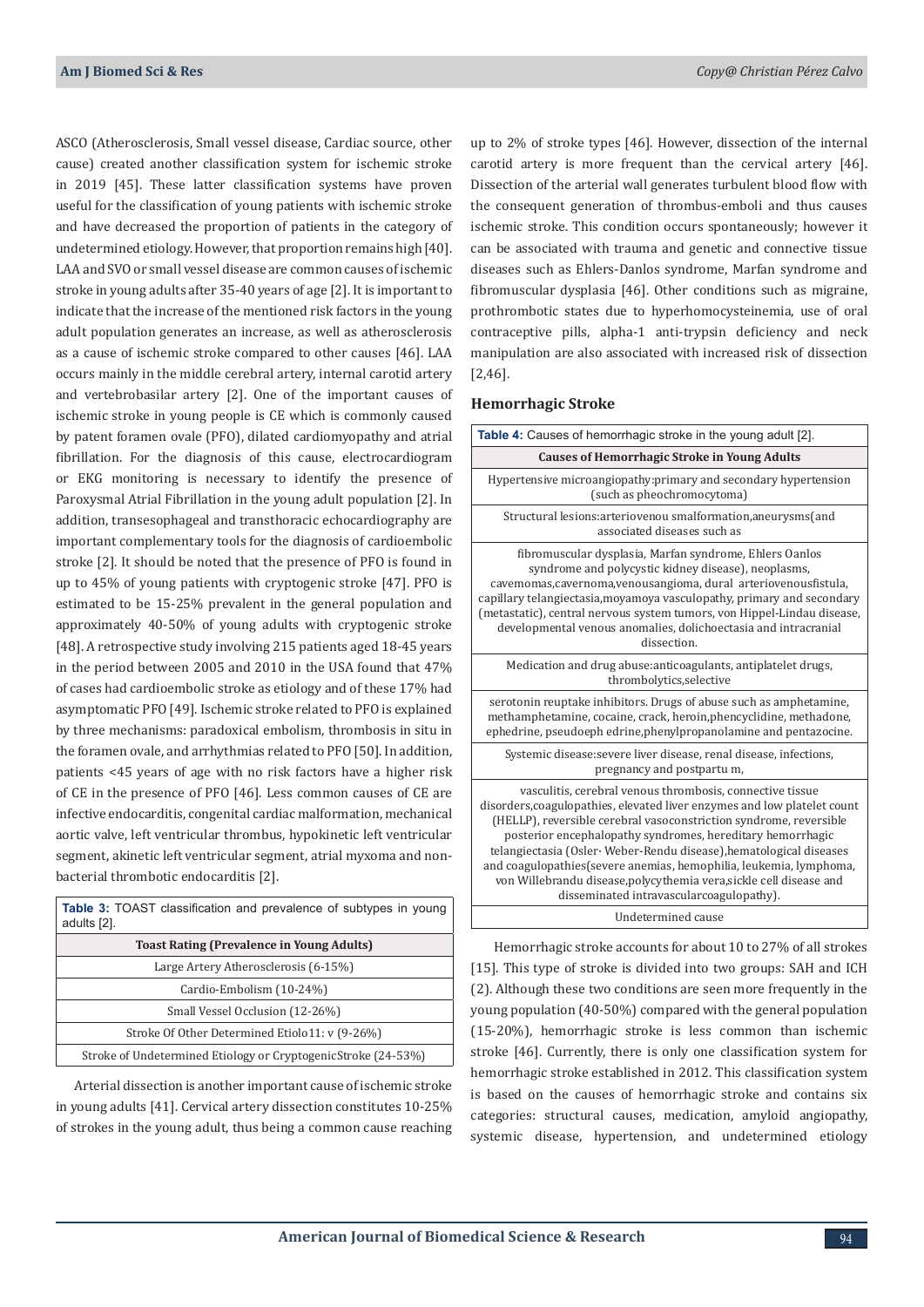(SMASH-U). Although this classification system helps in predicting prognosis based on cause, SMASH-U was not validated for use in patients with hemorrhagic stroke [51]. Among the main causes of hemorrhagic stroke are cerebral aneurysms, cerebrovascular malformations, which mainly affect the population aged 20-29 years, and arterial hypertension, since this disease generates hypertensive microangiopathy as the patient gets older [2,52]. Few studies have evaluated the causes of hemorrhagic stroke in young adults; however, different causes are suggested and grouped according to the SMASH-U system (Table 4) [2,15].

#### **Cryptogenic Stroke**

This type of stroke is considered the most frequent etiological cause of stroke in young adults. However, its incidence varies considerably (25-70%) [39]. Cryptogenic or indeterminate stroke was born in 2014 when the clinical construct of embolic stroke of undetermined source (ESUS; Embolic Stroke of Undetermined Source) was established in order to identify those patients with no lacunar cryptogenic stroke in which embolism was the likely mechanism of stroke [53,54]. The criteria for establishing cryptogenic stroke as the cause of cerebral ischemia are: (a) establish ischemic stroke by CT or MRI that is not lacunar, (b) rule out the presence of extra- or intracranial atherosclerosis causing stenosis in at least 50% of the lumen of the arteries supplying the ischemic area, (c) cardioembolic cause is not likely, and (d) not identify another specific cause of stroke (For example, arteritis, dissection, migraine/vasospasm, and drug abuse) [55]. Although the origin of the embolism is undetermined, many studies have identified the presence of PFO in up to 58-69% of cases [56,57]. In turn, factors with high prevalence have been identified such as migraine (50%) and atrial septal aneurysm, the latter being associated with a higher risk of stroke and recurrences (OR 4.96; 95% CI, 2.37 - 10.39 and OR 23.93; 95% CI, 3.09 - 185.42) [57,58]. The diagnosis of FOT is mainly established with right heart catheterization with demonstration of the guidewire crossing the atrial septum. However, transesophageal echocardiography with bubble study is the most widely used and accepted noninvasive standard test for the diagnosis of PFO. In addition, it allows us to identify particularities of PFO such as the size of the shunt, anatomical characteristics and PFO differences from atrial septal defect or pulmonary shunt [59].

## **Other Causes**

Hereditary and acquired thrombophilia can be a cause of cryptogenic stroke in the young adult population. Common causes include antithrombin III deficiency, prothrombin gene mutation, factor V Leiden mutation, protein C and S deficiency, antiphospholipid antibody syndrome, methylenetetrahydrofolate reductase (MTHFR) mutation, hyperhomocysteinemia [46]. Another cause would be

inflammatory and non-inflammatory vasculopathy in which we find vasculitis caused by human immunodeficiency virus (HIV), varicella zoster virus (VZV), syphilis and among inflammatory vasculopathies such as Cogan syndrome, Susac syndrome, Sneddon syndrome or Eales disease are included in this category [46]. Other conditions included would be isolated primary vasculitis of the central nervous system and vasculopathies such as moyamoya syndrome or disease and reversible cerebral vasoconstriction syndrome. Infections play an important role in the pathogenesis of stroke due to the affectation generated in the cerebral parenchyma and meninges, in addition to the systemic inflammation that generates alterations in coagulation and endothelial dysfunction [46]. Finally, genetic causes, the use of illegal drugs and cancer are involved in the pathogenesis of stroke in young adults. Among the genetic causes, rare diseases are recognized as possible etiologies such as CADASIL (cerebral autosomal dominant arteriopathy with subcortical infarct and leukoencephalopathy), CARASIL (cerebral autosomal recessive arteriopathy with subcortical infarct and leukoencephalopathy), Fabry disease, Marfan syndrome, MELAS (mitochondrial encephalopathy, lactic acidosis, and stroke-like episodes), sickle cell anemia, and vascular Ehlers-Danlos syndrome [46]. However, a case-control study found no significant association in the development of stroke in young adults [60,61]. Regarding illicit drug use, it is estimated that 4.8% of the population aged 15-64 years use drugs worldwide, and the 18-year age group is considered the worst group among chronic users [62]. Cocaine and methamphetamine are the drugs most associated with the development of stroke, and it is believed that cocaine induces vascular complications due to cerebral vasospasm, arrhythmia, increased platelet activation and vasculitis, which can lead to hemorrhage [46]. On the other hand, the association between cancer and stroke is increasingly known. This was demonstrated by a cohort study on the development of cerebrovascular events in cancer survivors aged 12-39 years, which found that cancer survivors had a 40% higher risk of any cerebrovascular event [63]. This relationship may be due to secondary hypercoagulable states, direct tumor invasion, radiation vasculopathy or toxic chemotherapy effect [46].

## **Clinical Manifestations**

In contrast to older adult patients, in the young adult population it has been described that they may come to the emergency department late after the onset of stroke, due to the fact that they present symptoms that are so variable and even mild in terms of neurological deficit or even extremely severe, which initially raises doubts about the diagnosis, in addition to their age [64,65]. Semiological variability also refers to the delay and fault in diagnosis, in addition to the fact that they may not present any risk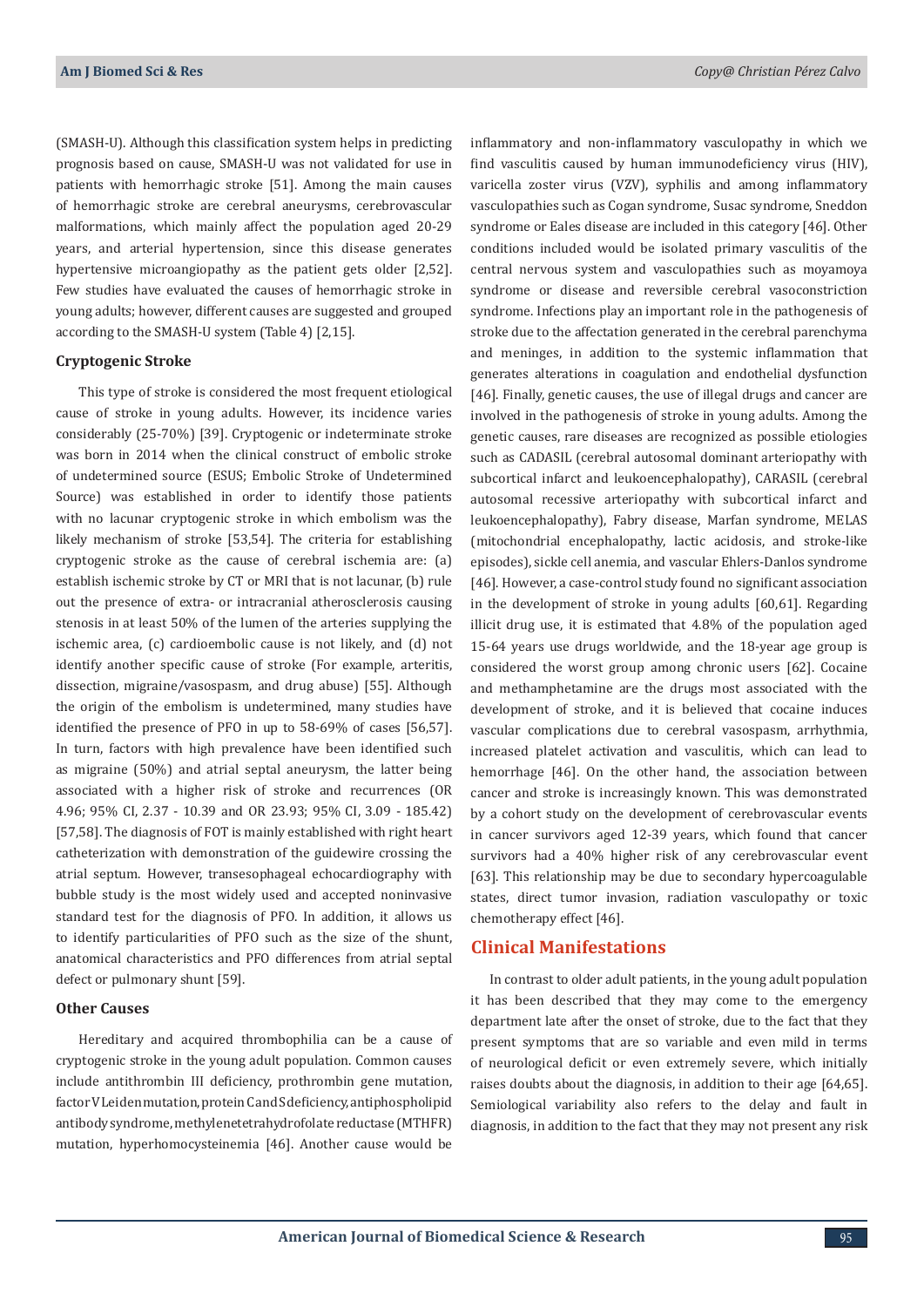factor [66]. There are situations that can mimic a stroke or the socalled "stroke mimics" such as convulsive crises, acute vestibular syndrome, migraine, infections, brain tumors, toxic-metabolic encephalopathy (for example, hypoglycemia), hypertensive encephalopathy, confusional syndrome and even states of altered consciousness [67]. For this reason, a high level of suspicion is important when a young adult patient presents with symptoms suggestive of stroke [64].

| <b>Table 5:</b> Atypical presentations of stroke [69]. |                                                                                                                                                                                                  |  |  |
|--------------------------------------------------------|--------------------------------------------------------------------------------------------------------------------------------------------------------------------------------------------------|--|--|
| <b>Atypical</b>                                        | <b>Presentations of stroke</b>                                                                                                                                                                   |  |  |
| Non-localized<br>symptoms                              | - Neuropsychiatric symptoms - Acute confusional<br>state Altered level of conscience                                                                                                             |  |  |
| Abnormal<br>movements                                  | - Transient ischemic attacks with tremors in the<br>extremities Seizures - Strange hand syndrome<br>Localized asterixis - Isolated hemifacial spasms                                             |  |  |
| Peripheral nervous<br>system symptoms                  | Acute vestibular syndrome - Other cranial nerve<br>palsies (especially third and seventh cranial<br>nerves) Acute monoparesis Cortical syndrome of<br>the hand or foot Isolated sensory symptoms |  |  |
| Atypical symptoms                                      | Isolated dysarthria -facial paresis syndrome -<br>Isolated visual symptoms - Anton's syndrome<br>- Balint's syndrome - Isolated visual disorders -<br>Isolated dysphagia or stridor              |  |  |
| Isolated headache                                      |                                                                                                                                                                                                  |  |  |

In the emergency department, the characterization of neurological symptoms is usually focal, which in most cases identifies the affected neurovascular area. In the case of occlusion of the anterior cerebral artery, middle cerebral artery and internal carotid artery, symptoms may manifest with variable contralateral hemiparesis, contralateral hemisensory loss, language disturbances and aphasia (when the dominant hemisphere is affected) [64]. On the other hand, syndromes related to the posterior cerebral circulation manifest themselves in a variable ways, from visual acuity impairment to headache, neck or jaw pain, nausea and incoercible emesis, ataxia, alteration in cranial pairs and in the state of consciousness due to involvement of the encephalic stalk [64,68]. Atypical presentations of stroke in young adults are frequent, resulting in a challenging etiologic diagnosis based on their semiology (Table 5) [69]. Neuropsychiatric symptoms, acute confusional states, and decreased alertness may be unique features of stroke presentation [66]. Finally, the association between migraine and stroke has been described mainly in women >45, smokers or users of hormonal contraceptives [70]. Patients with migraine may present with prolonged focal symptoms, mainly visual and language disturbances, which may lead to confusion and difficult diagnosis of stroke in these patients [66]. In young patients with hemorrhagic stroke, mainly ICH, the clinical presentation generally reflects the underlying cause, location and even the volume of the hemorrhage, which could be directly proportional

to the neurological involvement in a similar way to the ischemic cerebral event [71]. However, the younger the age of the patient, the less severe the neurological symptoms. This may be due to the fact that most of the causes are structural and this allows greater viability of cerebrovascular compensatory mechanisms in young adults [71].

The etiological approach to these patients should be based on clinical manifestations as well as risk factors; manifestations such as acute or subacute headache of severe intensity with or without persistence or meeting migraine criteria with aura and motor symptoms located in the anatomical region where the hemorrhage occurred is feasible [15]. Risk factors to consider are drug abuse, sickle cell anemia, history of hemorrhage at the same site of presentation, family history of hemorrhagic stroke, hemophilia, or use of oral anticoagulants. All of these features are important in young adults because unusual causes of hemorrhagic stroke in the elderly are much more common in this population [15]. In the case of SAH, the typical presentation consists of severe, suddenonset headache (expressed as "the worst headache ever", which occurs in up to 80% of cases) [72], associated with nausea, emesis, photophobia, neck pain, and loss of consciousness. The latter are due to increased intracranial pressure (ICP) which in severe cases will lead to coma or brain death [73]. In addition, a 40% prevalence of Terson's syndrome (intraocular hemorrhage secondary to an acute increase in ICP) has been found in patients with SAH [74]. Regarding atypical presentations of SAH we found that some patients may present with seizures, acute encephalopathy and the presence of subdural hematoma making the diagnosis of SAH difficult. A small group of patients may present isolated headache days before aneurysm rupture, believed to be due to small leaks in the aneurysm [73].

## **Diagnosis**

The etiologic diagnosis of stroke is mainly important to determine the clinical and functional prognosis and to initiate secondary prevention, thus decreasing the risk of recurrence [75]. However, the lack of diagnostic algorithms and the wide range of etiologies in young adult patients with stroke, these should be thoroughly evaluated by using different tests usual for any stroke patient and specialized for the most frequent causes in the young adult patient [66]. Strategies focus on the evaluation of common etiologic causes. Once the patient has been evaluated within the first few minutes of admission to the ED and the airway and circulation have been stabilized, the cause of the stroke should be identified immediately; the cause of the acute cerebral event must be identified immediately, and for this, the neurological assessment is started with the NIHSS scale (National Institutes of Healt Stroke Scale), the performance of a CT scan of the brain without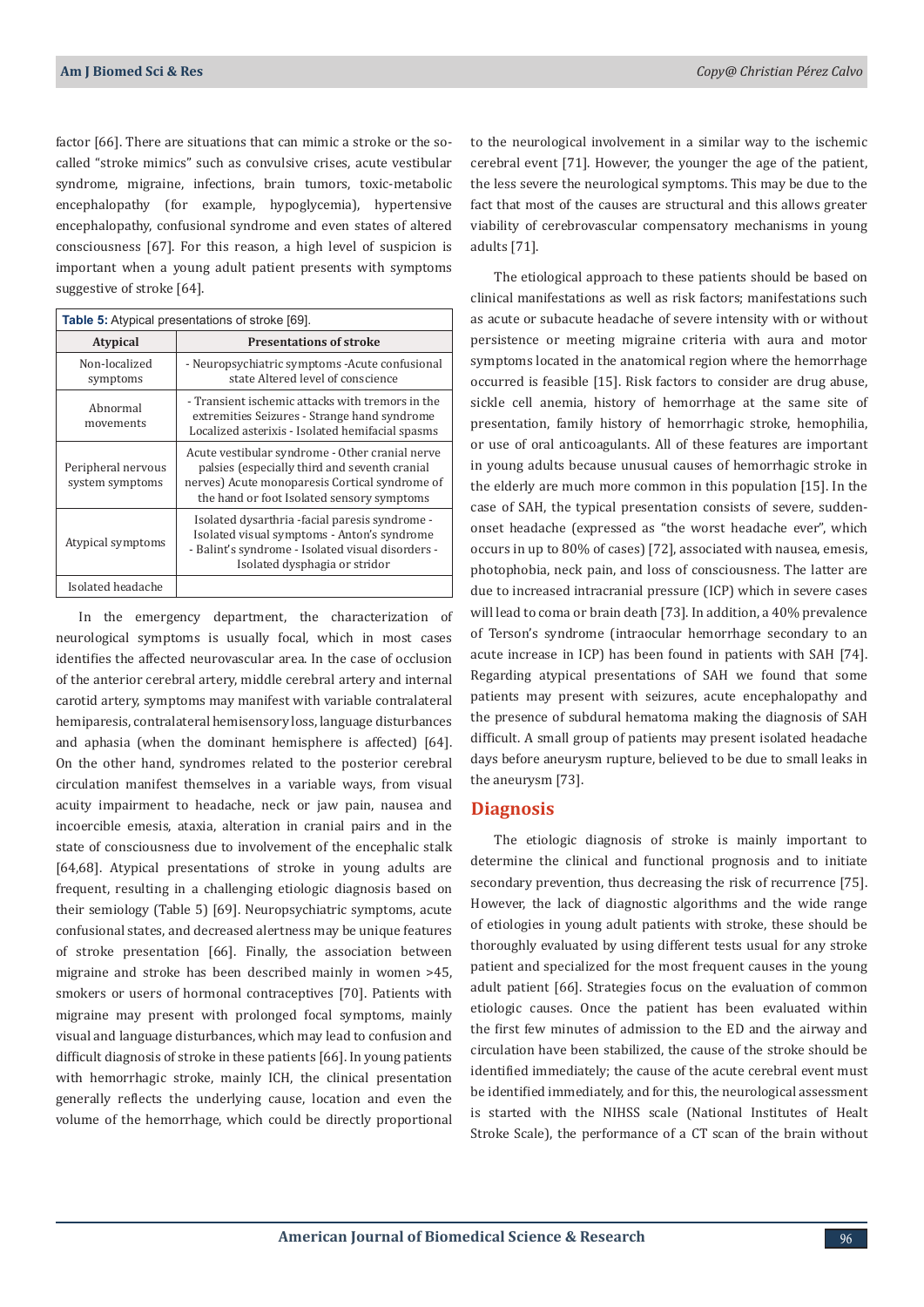contrast and the evaluation of risk factors; thanks to its availability and the speed of the study, it helps us to identify such complex cerebral events as ischemic or hemorrhagic stroke [3,66]. Most stroke protocols are classified with CT, however, complementary studies are implemented in multiple specialized centers and units dedicated to the care of the acute neurological patient are performed with angiography by cerebral tomography and neck vessels, simple cerebral magnetic resonance imaging (MRI), magnetic resonance angiography of the brain and neck vessels [66]. In general, MR images illustrate in a detailed way the ischemic brain areas by means of sequences such as diffusion weights (RMD), its complement with the separate diffusion coefficient (ADC) and the sequence in attenuated T2 or FLAIR, thus being able to determine in most cases a classification regarding the type of cerebrovascular event such as complex stroke etiologies like MELAS (mitochondrial encephalopathy, lactic acidosis and stroke) which in MRI manifests with multifocal infarcts that do not respect the vascular territories, potentially with cortical involvement and preserving the deepest structures of the white matter [66]. Structural evaluation of the heart is then performed. Evaluation of this organ to establish etiology can be performed using EKG and echocardiogram. However, unlike older adults whose main cause of ischemic stroke is cardioembolic due to atrial fibrillation, in young adults arrhythmias are infrequent (66). However, due to the availability and rapidity of EKG, it is used as a first line test to detect arrhythmias such as atrial fibrillation, atrial flutter and sick sinus syndrome [66]. However, the test indicated in young adults and which has demonstrated a diagnostic yield of up to 51% in this population is the transthoracic echocardiogram which allows us to identify multiple cardioembolic etiologies such as thrombi in the left atrium or left ventricle, cardiac myxomas, infectious and non-bacterial endocarditis, rheumatic heart disease, degenerative valvular disease, cardiomyopathy and PFO [49,66]. Of these, cardiomyopathies are an important risk factor for ischemic stroke in young adults and children [76].

Furthermore, the identification of PFO can be performed using transthoracic echocardiography if the images are of good quality. However, the Gold standard for the diagnosis of PFO is the transesophageal echocardiogram because it allows establishing the morphology and size, as well as determining the presence associated with an aneurysm of the atrial septum [50,77]. It is also important to evaluate the vasculature of the head and neck because the second most common cause of stroke in young adults is cervico-cerebral arterial dissection (10 25%) [66]. The arteries most affected are the vertebral arteries and most of the dissection occurs spontaneously [78]. On this occasion, the use of Doppler is of limited value for the evolution of stroke in young adults. While the use of CT offers us greater diagnostic possibilities [66]. In addition,

the evolution of the cervicocerebral vasculature allows us to evaluate various arthropathies that predispose to the development of stroke [66]. Among these we find fibromuscular dysplasia which generates a non-inflammatory arteriopathy that commonly affects women and predisposes to stroke, mainly affecting renal and cerebral arteries [79]. Angiography is a useful tool which would allow us to observe the pathognomonic "chain of beads" pattern. Another non-inflammatory arteriopathy is Moyamoya disease which mainly affects children and causes 6-15% of nonatherosclerotic vasculopathies [80]. Angiography demonstrates the presence of the well-known smoke puff appearance resulting from bilateral stenosis or occlusion of the intracranial carotid artery with associated dilatation of the lenticulostriated arteries [66]. If the presence of hemorrhage in the young patient is confirmed by non-contrast CT. The next step is the use of further imaging studies in order to determine the etiology or underlying mechanism of the hemorrhagic stroke [15]. The choice of imaging study will depend on the anatomic location of the hemorrhage and any symptoms that indicate the possible cause. In the case of young adult patients presenting with lobar hemorrhage and those without a history of hypertension or coagulopathy are more likely to present a vascular cause such as arteriovenous alterations [15,81]. Sometimes the CT scan used to identify hemorrhagic stroke can be used to establish the cause or rely on CT angiography. Alternatively, MRI or MR angiography can help us to more accurately identify abnormalities and even other MR sequences can be used. In addition, contrastenhanced images should be obtained [15]. CT and MRI are tools that offer good sensitivity (≈95%) for the identification of arteriovenous malformations compared to the gold standard, angiography [82]. Another important sign is the Spot sign which consists of contrast extravasation in the image suggesting the presence of active hemorrhage with consequent expansion of the hematoma and is a predictor of in-hospital mortality in patients [83].

## **Laboratory Tests**

As for laboratory tests, routine tests should be considered such as complete blood count (to detect anemia, infection, thrombocytopenia, and thrombocytosis), blood electrolytes, renal function tests (uremic acid and creatinine) and liver function tests (ALT, AST, total and direct bilirubin and LDH), measurement of C-reactive protein, troponins, evaluation of coagulation time (to determine coagulation disorders or effects of anticoagulant treatment) and glycemia [3,15]. The latter is important because states of hyperglycemia or hypoglycemia may simulate a stroke, which is important to clarify before initiating specific treatment [84]. In addition, toxicological tests can be performed in case of suspected drug abuse [15].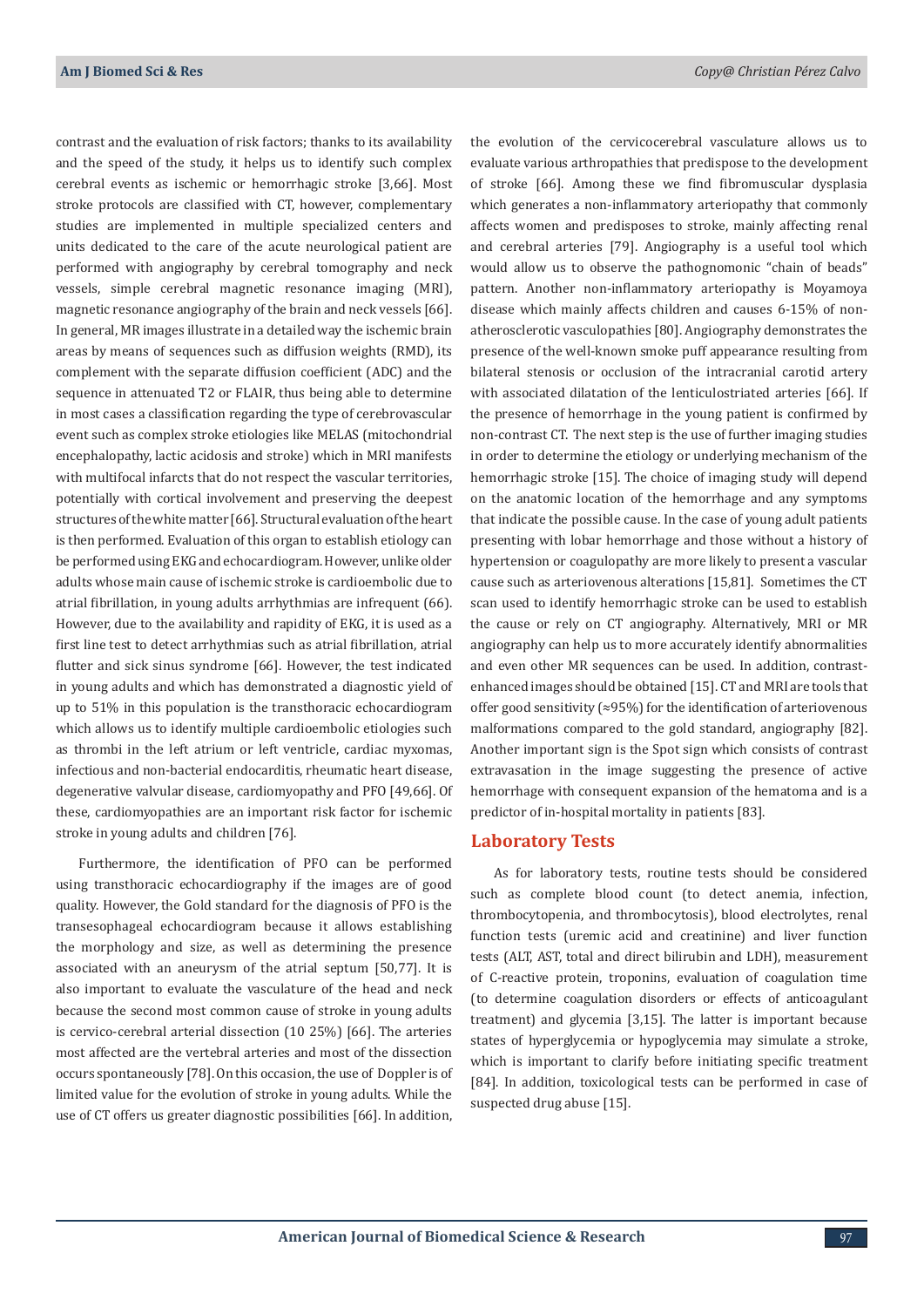## **Management Of Stroke in the Young Adult: Current Evidence**

The therapeutic approach is the same as in the older adult; however, it may vary according to etiology and risk factors.

#### **Ischemic Stroke and Thrombolysis**

| Table 6: Eligibility criteria of patients with ischemic stroke for use of<br>IV tPA [72].                                      |                                                                                                                |                                                |  |  |
|--------------------------------------------------------------------------------------------------------------------------------|----------------------------------------------------------------------------------------------------------------|------------------------------------------------|--|--|
| Eligibility Criteria of Ischemic CVA Patients for Iv tPA Use                                                                   |                                                                                                                |                                                |  |  |
| Window time*                                                                                                                   | Indications                                                                                                    | Evidence +                                     |  |  |
| $0-3$ hours                                                                                                                    | $\geq$ 18 years and $\leq$ 80 years of age                                                                     | Strong level of<br>recommendation<br>(Class I) |  |  |
|                                                                                                                                | >80 years old                                                                                                  |                                                |  |  |
|                                                                                                                                | <b>NIHSS 5 - 25</b>                                                                                            |                                                |  |  |
|                                                                                                                                | Blood pressure <185/110 mmHg                                                                                   |                                                |  |  |
|                                                                                                                                | Glycemia $>50$ mg/dL                                                                                           |                                                |  |  |
| $3-4.5$ hours                                                                                                                  | $\leq 80$ years old                                                                                            |                                                |  |  |
|                                                                                                                                | No history of DM and previous<br>stroke.                                                                       |                                                |  |  |
|                                                                                                                                | NIHSS $\leq$ 25                                                                                                |                                                |  |  |
|                                                                                                                                | No treatment with oral<br>anticoagulants.                                                                      |                                                |  |  |
|                                                                                                                                | No evidence of ischemic lesion<br>affecting more than one third<br>of the middle cerebral artery<br>territory. |                                                |  |  |
| * From the onset of symptoms of ischemic stroke or the patient's last<br>known or baseline condition                           |                                                                                                                |                                                |  |  |
| + According to the American College of Cardiology/American Heart<br>Association Class of Recommendations and Level of Evidence |                                                                                                                |                                                |  |  |

Initial management consists of stabilization of vital signs, use of supplemental oxygen to maintain  $\mathsf{U}_2$  saturation above 94%, ventilatory support in patients with ischemic stroke and decreased consciousness and/or loss of airway protection reflexes [84]. Maintain adequate tissue perfusion, sustaining lower blood pressure (BP) levels <185 mmHg systolic and <110 mmHg diastolic before starting intravenous thrombolytic therapy [84], adequate temperature and metabolic control, especially optimal blood glucose levels [84-86]. The specific treatment for ischemic stroke consists of intravenous infusion of Alteplase or tissue plasminogen activator, a drug approved in 1996 by the FDA in the USA [87]. The greatest benefit with respect to risks of IV tPA is time-dependent, for this reason it should be indicated as soon as possible in those patients diagnosed with ischemic stroke and who meet the eligibility criteria (Table 6). The dose of IV tPA is 0.9 mg/ kg dose, maximum dose of 90 mg over 60 minutes with the initial 10% of the dose administered as a bolus over 1 minute [84]. The American Heart Association/American Stroke Association in 2019 recommends IV tPA is for those patients who can be treated within 3 hours of the onset of ischemic stroke symptoms. In addition, there

is safety with the use of IV tPA between 3 to 4.5 hours following the onset of ischemic stroke symptoms, NIHSS between 5 and 25 points, no history of diabetes and stroke price [84]. Furthermore, with the use of IV tPA between 3 to 4.5 hours is safe and may be as effective in young patients [84]. Although young adults are less likely to have any contraindications to IV tPA and may be treated more frequently than young adults. Dodds, et al. [88] found from a cohort of 173,946 ischemic stroke patients between 2009 and 2015 in the U.S. that young adults are more likely to have delays in the evaluation and treatment of ischemic stroke compared to the older adult. Which young patients were less likely to have a brain imaging study within 25 (62.5%) and 60 (37.0%) minutes of arrival to the emergency department compared with older adult (71.5% and 42.8%) [88].

However, young adult patients had a lower proportion of IV tPA complications such as ICH 8  $(1.7\% \text{ vs. } 4.5\%)$  and systemic hemorrhage (0.3% vs. 1.0%). In addition, the proportion of inhospital mortality in young adults was lower (2.0% vs. 4.3%) [88]. Likewise, a study conducted in China in 2017 compared the safety and efficacy of IV tPA in young adults with ischemic stroke, found that the incidence of cerebral hemorrhage and mortality was low for young adults compared with older patients, but there was no statistically significant difference between the two groups [89]. Similarly, Toni et al. in 2012 analyzed the Safe Implementation of Thrombolysis in Stroke-International Stroke Thrombolysis Register (SITS-ISTR) study database which obtained a total of 3,246 (11.7%) of patients aged 18-50 years; finding that in young patients bleeding occurred in 0.6% vs 1.9% of patients aged 51-80 (OR 0.53; 95% CI 0.31-0.90,  $p = 0.02$ ). In addition, 3-month mortality of young patients was 4.9% and 14.4%, respectively (OR 0.49; 95% CI 0.40-0.60,  $p = 0.001$ ) and functional independence was  $72.1\%$ vs. 54.5%, respectively (OR 1.61; 95%; CI 1.43-1.80, p = 0.0001) [90]. All these studies demonstrate the safety of IV tPA use in young adult patients with ischemic stroke. However, these patients tend to present delays in the use of diagnostic imaging due to the high percentage of atypical presentations as well as in the initiation of treatment.

#### **Hemorrhagic stroke, Medical and Surgical Management**

Medical management in hemorrhagic stroke patients is similar to that performed in the older adult. However, treatment trials in stroke populations with spontaneous ICH have included few young individuals, with the result that these trials may not be generalized to the young adult population [15]. Initial management consists of supportive care and aggressive therapy, e.g., treatment for increased ICP and BP [91]. The latter is common in acute ICH and is associated with further hematoma expansion, neurological deterioration, and death. For this reason, the American Heart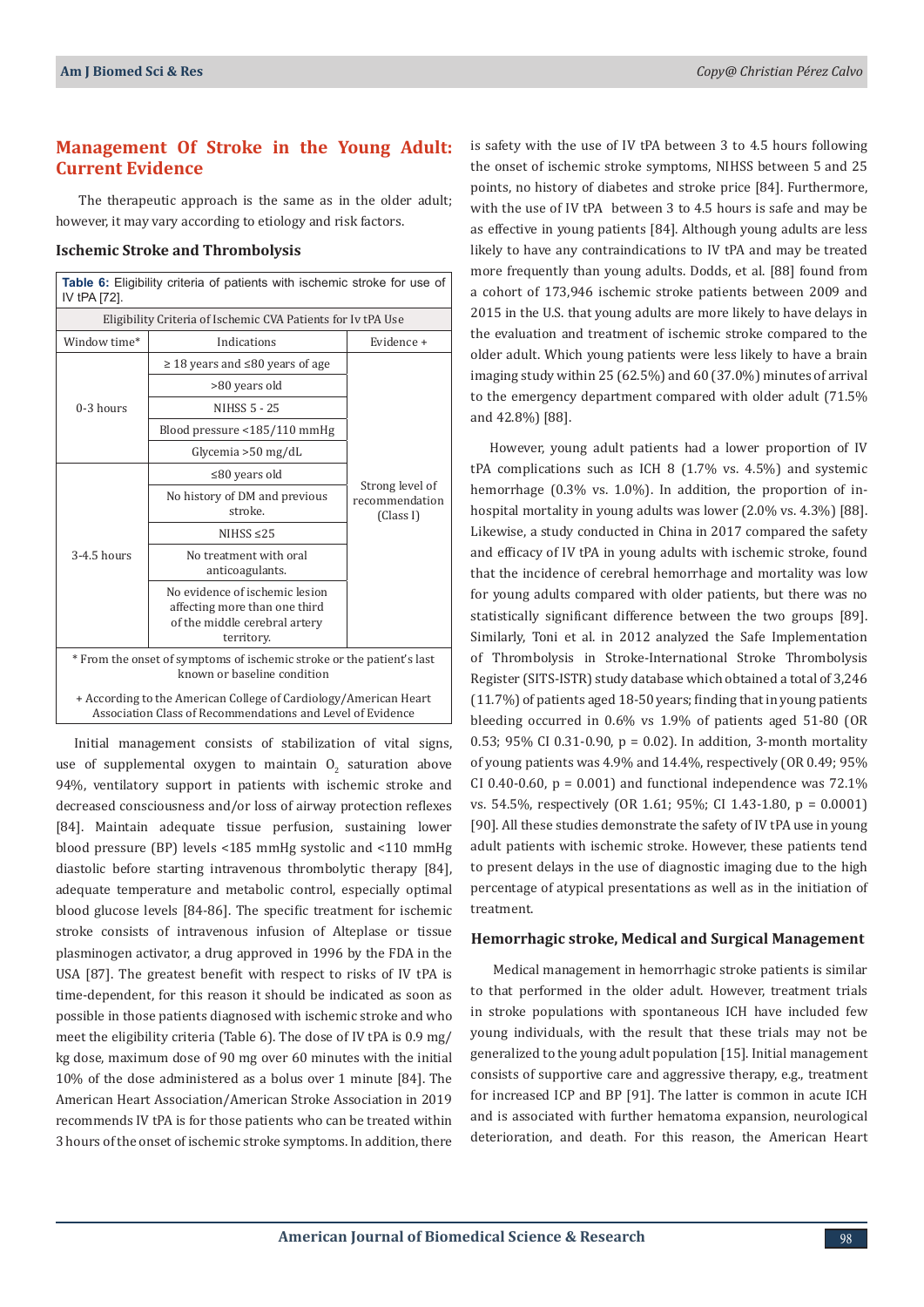Association/American Stroke Association recommends intensive BP reduction in patients with systolic BP between 150 and 220 mmHg until values below 140 mmHg are reached, and that this rapid reduction is safe [91]. However, the different clinical studies have been controversial. The Intensive Blood Pressure Reduction in Acute Cerebral Hemorrhage 2 (INTERACT2) study evaluated the efficacy of intensive BP reduction (systolic <140 mmHg) in 2839 patients with SBP between 150- and 220-mm Hg within 6 hours after the event; the results demonstrated a small benefit in patients who received intensive therapy. In addition, finding significantly better functional recovery (OR 0.87; 95% CI, 0.77 to 1.00; P = 0.04) and better physical and mental health-related quality of life from intensive treatment [92,93]. While the second Antihypertensive Treatment of Acute Cerebral Hemorrhage (ATACH-II) trial that evaluated intensive therapy in 1000 with hypertensive ICH found that the results demonstrated no benefit in the intensive therapy patients (systolic BP 110-139 mmHg) compared with the standard therapy group (systolic BP 140-179 mmHg) [85]. However, Moullaali et al. performed an analysis of the patient acquired INTERACT2 and ATACH-II, which indicate that achieving an early and stable systolic BP appears to be safe and associated with favorable outcomes in patients with acute ICH of predominantly mild to moderate severity [94]. In the management of increased ICP, osmotic agents and hyperventilation are actions that can be used temporarily in patients awaiting definitive treatment, either surgical evacuation of a hematoma or the use of a ventricular drainage. Corticosteroids in these patients are ineffective and their use is not recommended [15,91]. As for the presence of seizures, those should be treated with drugs mainly those seizures that occur early since they represent cortical involvement by ICH. For this reason, patients with clinical or electroencephalographic seizures should be treated [91].

Regarding surgical management, there are no European or American guidelines on the surgical management of ICH in young adults [84,95]. Two randomized studies that evaluated the role of surgical evacuation of the hematoma in patients with ICH showed no benefit of this intervention [96,97]. In the subgroup analysis comparing patients >65 years vs patients of this age or older, no clear benefit of surgery was observed in either age group. It should be clarified that the number of young patients included was small [96,97]. However, despite the lack of evidence from randomized trials, young patients with ICH, mainly those with large hematomas or impaired consciousness, are usually treated surgically [15]. The recommendations regarding the management of ruptured aneurysms, the main cause of hemorrhage in young adults, both American and European guidelines agree that clip or microvascular intervention should be performed as early as possible, and the patient should be evaluated by a multidisciplinary group for

decision-making [72,95]. However, between clipping or coiling of the aneurysm, the latter is mostly recommended, depending on factors such as age, comorbidity, presence of ICH, degree of SAH, aneurysm size, location and configuration, as well as the state of the collaterals [72,95,98].

For patients with SAH the initial management is similar to ICH, which consists of securing the airway, stabilizing breathing and circulation. In case of coma, hydrocephalus, seizures or the need for sedation, the recommendation is to perform endotracheal intubation [73]. Then, we proceed with medical management which is aimed at preventing rebleeding once the aneurysm has been controlled, because this occurs mainly within the first 2 to 12 hours and with an occurrence rate between 4% and 13.6% within the first 24 hours [72,73]. Risk factors for rebleeding are a delay in the initiation of treatment for aneurysm, worse neurological status on admission, initial loss of consciousness, previous sentinel headaches, larger aneurysm and systolic blood pressure >160 mmHg [72]. For the latter, there are no data from controlled clinical trials and different organizations differ; the American Heart Association/ American Stroke Association and the Neurocritical Care Society recommend systolic BP values below 160 mmHg to maintain adequate perfusion, whereas the European Stroke Organization recommends maintaining systolic BP<180mmHm [72,95,98]. It is recommended to maintain mean arterial pressure between 90 and 110 mmHg (95,98). For BP control IV administration of Labetalol (5mg to 20mg), Hydralazine (5mg to 20mg), Nicardipine (5mg/h to 15mg/h) are the drugs of choice [72]. Other aspects should be evaluated and treated such as: glucose control (hyperglycemia should be treated when it is above 180 mg/dL), temperature (fever is an indicator of poor outcome, therefore it should be treated with physical means and drugs), treat seizures (these occur in 7% of patients and should be treated, there is no evidence in favor of prophylaxis with drugs) [72,95,99].

## **Cryptogenic stroke, Medical Management vs Surgical PFO Closure**

Many randomized trials have compared the safety in terms of prevention of subsequent events between PFO closure and medical management with anticoagulants. The CLOSE (Patent Foramen Ovale Closure or Anticoagulants versus Antiplatelet Therapy to Prevent Stroke Recurrence) study was a randomized, multicenter, open-label trial involving 663 patients aged 16 to 60 years who had recent strokes attributed to PFO [100]. With a follow-up of  $5.3 \pm 2$  years, percutaneous PFO closure had the lowest rate of recurrent stroke compared with medical therapy (0% vs. 6.0%; HR: 0.03; 95% CI: 0 to 0.26; p<0.001). PFO closure was successful in 93% of patients and only 5.9% had procedural complications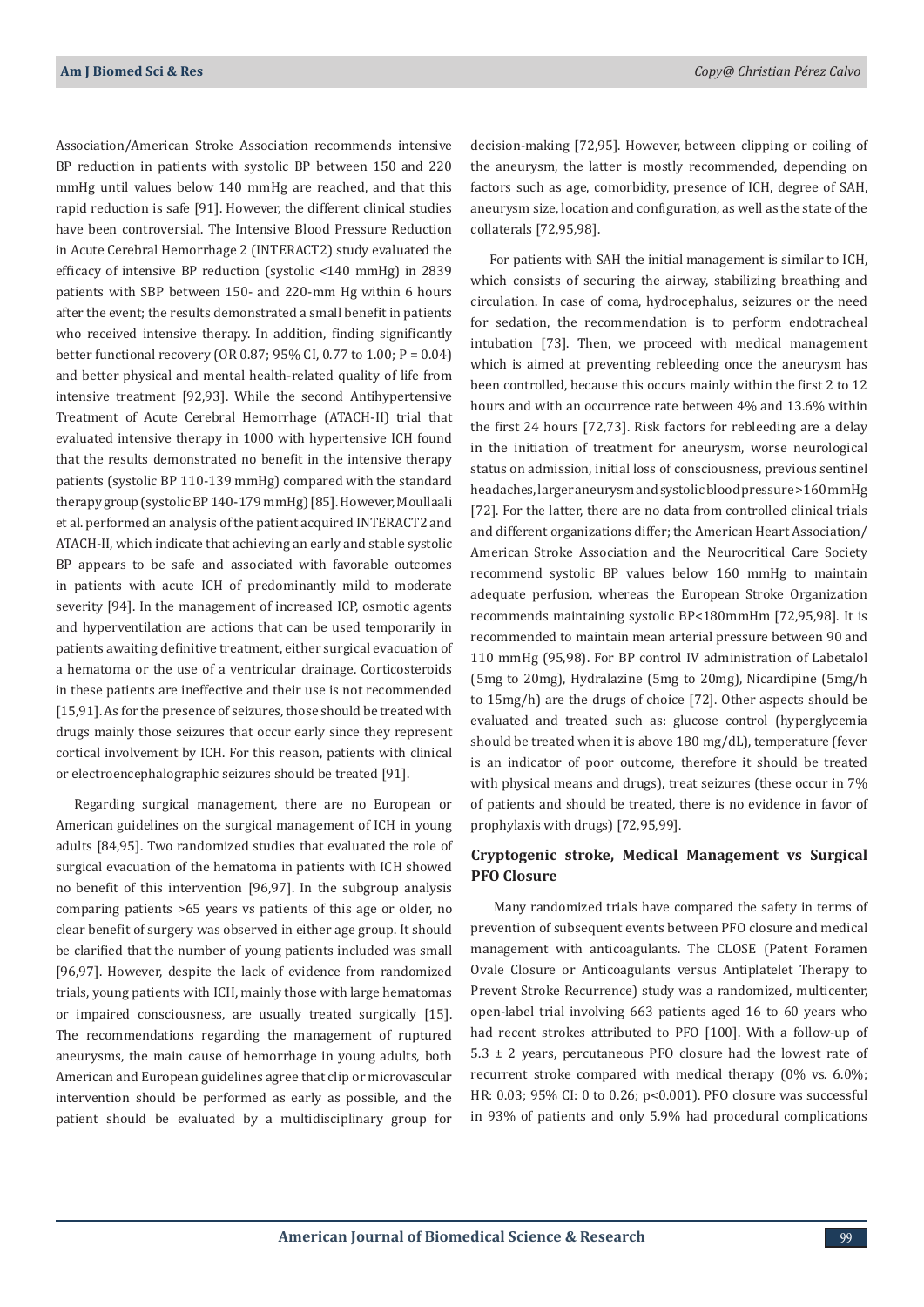[100]. Likewise, the Gore REDUCIR study (Gore Helex Septal Occluder/Gore Cardioform Septal Occluder and Antiplatelet Medical Management for Reduction of Recurrent Stroke or Imaging-Confirmed TIA in Patients with Patent Foramen Ovale) was a randomized, multicenter, open-label, multicenter study that included patients with patent foramen ovale, multicenter, open-label study that included 664 patients, aged 18 to 59 years, with recent cryptogenic stroke who had a PFO documented by transesophageal echocardiogram bubble study [101]. Patients were randomized in a 2:1 ratio to undergo percutaneous PFO closure with Gore Helex or Cardioform septal occluders plus antiplatelet therapy or antiplatelet therapy alone. With a 3.2-year follow-up, recurrent stroke occurred at a lower rate in those patients with percutaneous PFO closure vs. the medical treatment group (1.4% vs. 5.4%; HR: 0.23; 95% CI: 0.09 to 0.62; p = 0.002) [101].Finally, a meta-analysis evaluating 5 randomized clinical trials with a total of 3440 patients concluded that percutaneous PFO closure reduces the risk of recurrent stroke compared to medical therapy (2.0% vs. 4.5%; RR: 0.42; 95% CI: 0.20 0.91; p = 0.027). However, an increased risk of atrial fibrillation was found in patients whose PFO was closed with devices (4.0% vs. 0.7%; RR: 4.55; 95% CI: 2.16 to 9.60; p <0.01) [102].

#### **Prognosis**

The prognosis of stroke in young adults is not as favorable as previously thought, as well as in mortality and physical/ psychosocial consequences [103]. Although overall stroke mortality has declined in the general population in recent years, this decline has been slow in young adults compared with older adults [5]. This was demonstrated by a population-based study evaluated cumulative all-cause mortality in 30-day survivors at the end of follow-up, stratified by age, sex, and stroke subtype, and compared with cumulative all-cause mortality in the general population in 15 257 young adults [104]. At the end of follow-up a total of 3540 patients (23.2%) died, and in 30-day survivors, cumulative mortality after any stroke increased from 3.1% (95% CI, 2.8% -3.4%) after 1 year to 7.0% (95% CI, 6.6% -7.4%) at 5 years, 11.5% (95% CI, 11.0% -12.1%) at 10 years, and 17.0% (95% CI, 16.2% -17.9%) after 15 years [104]. Regarding the annual risk of death by sex and stroke subtype. After ischemic stroke, the risk of death after 1 year was 2.0% (95% CI, 1.8% -2.3%) for men and 1.6% (95% CI, 1.4% -1.8%) for women. Whereas for ICH, the annual risk of death was 4.8% (95% CI, 4.4% -5.1%) for men and 3.9% (95% CI, 3.6% -4.3%) for women after 1 year [104]. Finally, long-term mortality in 30-day stroke survivors compared with the general population was 5.6 (95% CI, 5.3-5.9). The observed mortality rate was 13.3 per 1000 person-years (95% CI, 12.6-14.0) versus an expected rate of 2.4 per 1000 person-years [104].

## **Prevention2**

Worldwide, 90% of the burden of stroke is attributable to modifiable risk factors. For this reason, it has been proposed that control of modifiable risk factors and lifestyle improvements could prevent about three-quarters of the global stroke burden [105]. Furthermore, with the increasing increase in traditional cardiovascular risk factors in young adults and the rise in AMI, preventive measures in young adults are becoming increasingly important [2]. Among these strategies are healthy lifestyle changes, such as smoking cessation, body weight control, regular physical activity, and a healthy diet, which reduce stroke morbidity and mortality by mitigating the development of key risk factors such as HT, DM, dyslipidemia, obesity, and exposure to tobacco products [106].

#### **Conclusion**

Despite the decrease in the proportion of stroke in the general population, stroke in young adults has gained importance in recent years due to the increase in cardiovascular risk factors in the population between 18 and 44 years of age. This has led to the search for epidemiological, diagnostic and etiological characteristics in order to identify the causes that most affect this population and thus establish guidelines for diagnosis and treatment. However, the major associations do not include sufficient recommendations on the approach to this population due to the limited inclusion of young adult stroke patients in clinical trials. In short, international guidelines need to be updated and more studies of young adult stroke patients need to be included or, failing that, more studies need to be conducted.

#### **References**

- 1. [Virani SS, Alonso A, Benjamin EJ, Bittencourt MS, Callaway CW, et al.](https://pubmed.ncbi.nlm.nih.gov/31992061/) [\(2020\) Heart disease and stroke statisticsupdate-2020 Update: A report](https://pubmed.ncbi.nlm.nih.gov/31992061/) [from the American Heart Association. Circulation 141\(9\): 139-596.](https://pubmed.ncbi.nlm.nih.gov/31992061/)
- 2. [Yahya T, Jilani MH, Khan SU, Mszar R, Hassan SZ, et al. \(2020\) Stroke](https://www.sciencedirect.com/science/article/pii/S2666667720300854) [in young adults: Current trends, opportunities for prevention and](https://www.sciencedirect.com/science/article/pii/S2666667720300854) [pathways forward. Am J Prev Cardiol 3: 100085.](https://www.sciencedirect.com/science/article/pii/S2666667720300854)
- 3. [Stack CA, Cole JW \(2017\) A Diagnostic Approach to Stroke in Young](https://pubmed.ncbi.nlm.nih.gov/28948451/) [Adults. Curr Treat Options Cardiovasc Med 19\(11\): 84.](https://pubmed.ncbi.nlm.nih.gov/28948451/)
- 4. [Goeggel Simonetti B, Mono ML, Huynh Do U, Michel P, Odier C, et al.](https://pubmed.ncbi.nlm.nih.gov/26668078/) [\(2015\) Risk factors, aetiology and outcome of ischaemic stroke in young](https://pubmed.ncbi.nlm.nih.gov/26668078/) [adults: the Swiss Young Stroke Study \(SYSS\). J Neurol 262\(9\): 2025-](https://pubmed.ncbi.nlm.nih.gov/26668078/) [2032.](https://pubmed.ncbi.nlm.nih.gov/26668078/)
- 5. [Krishnamurthi RV, Moran AE, Feigin VL, Barker Collo S, Norrving B, et al.](https://www.karger.com/Article/FullText/441098) [\(2015\) Stroke Prevalence, Mortality and Disability-Adjusted Life Years](https://www.karger.com/Article/FullText/441098) [in Adults Aged 20-64 Years in 1990-2013: Data from the Global Burden](https://www.karger.com/Article/FullText/441098) [of Disease 2013 Study. Neuroepidemiology 45\(3\): 190-202.](https://www.karger.com/Article/FullText/441098)
- 6. [Ekker MS, Boot EM, Singhal AB, Tan KS, Debette S, et al. \(2018\)](https://pubmed.ncbi.nlm.nih.gov/30129475/) [Epidemiology, aetiology and management of ischaemic stroke in young](https://pubmed.ncbi.nlm.nih.gov/30129475/) [adults. Lancet Neurol 17\(9\): 790–801.](https://pubmed.ncbi.nlm.nih.gov/30129475/)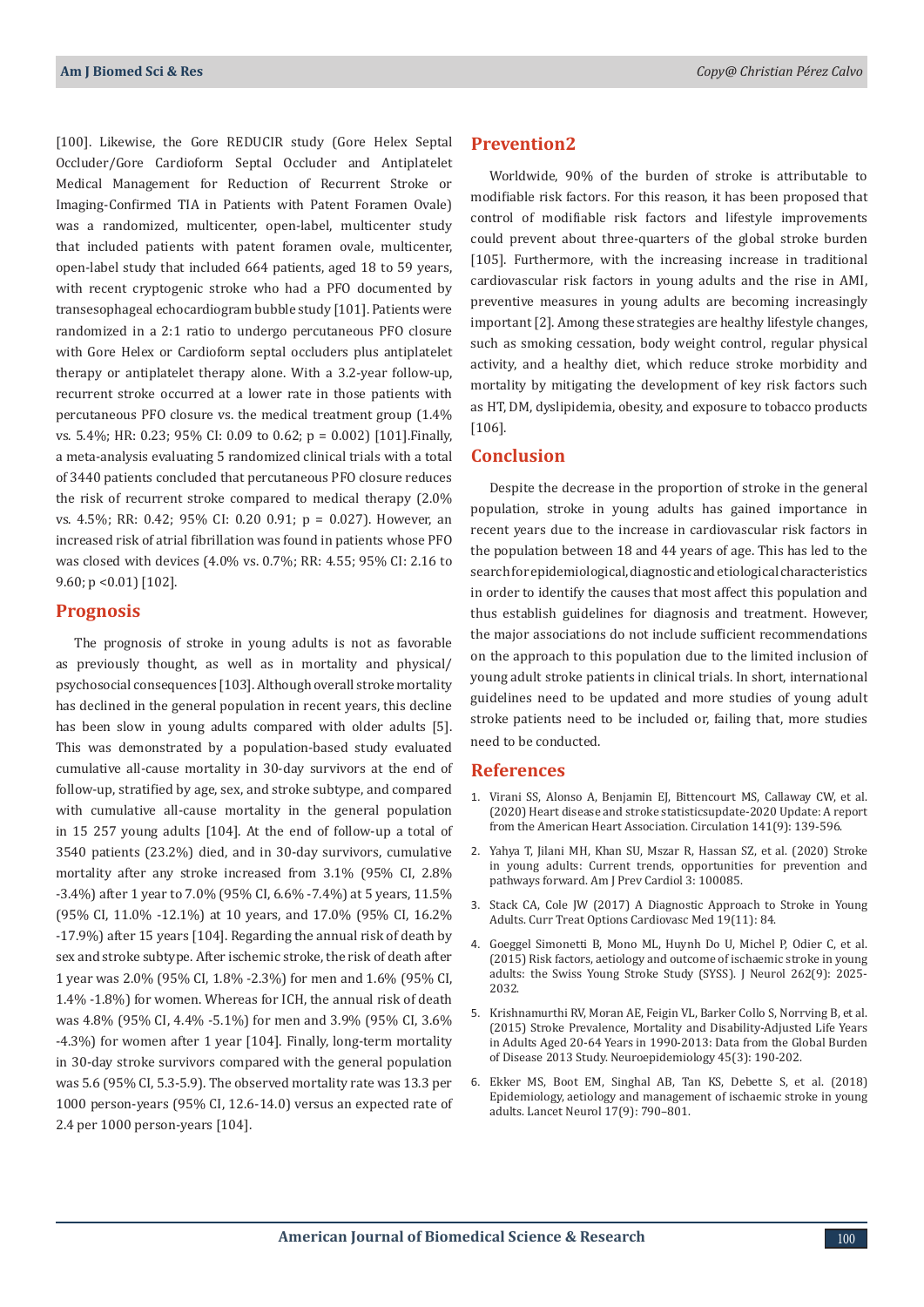- 7. [Ekker MS, Verhoeven JI, Vaartjes I, van Nieuwenhuizen KM, Klijn CJM, et](https://pubmed.ncbi.nlm.nih.gov/31019103/)  [al. \(2019\) Stroke incidence in young adults according to age, subtype,](https://pubmed.ncbi.nlm.nih.gov/31019103/)  [sex and time trends. Neurology 92\(21\): 2444-2454.](https://pubmed.ncbi.nlm.nih.gov/31019103/)
- 8. [Boot E, Ekker MS, Putaala J, Kittner S, De Leeuw F E, et al. \(2020\)](https://pubmed.ncbi.nlm.nih.gov/32015089/)  [Ischaemic stroke in young adults: a global perspective. J Neurol](https://pubmed.ncbi.nlm.nih.gov/32015089/)  [Neurosurg Psychiatry 91\(4\): 411-417.](https://pubmed.ncbi.nlm.nih.gov/32015089/)
- 9. [George MG, Tong X, Bowman BA \(2017\) Prevalence of Cardiovascular](https://pubmed.ncbi.nlm.nih.gov/28395017/)  [Risk Factors and Strokes in Younger Adults. JAMA Neurol 74\(6\): 695-](https://pubmed.ncbi.nlm.nih.gov/28395017/) [703.](https://pubmed.ncbi.nlm.nih.gov/28395017/)
- 10. [Madsen Tracy E, Khoury Jane C, Leppert Michelle, Alwell Kathleen,](https://www.ahajournals.org/doi/10.1161/STROKEAHA.120.028910)  [Moomaw Charles J, et al. \(2020\) Temporal Trends in Stroke Incidence](https://www.ahajournals.org/doi/10.1161/STROKEAHA.120.028910)  [Over Time by Sex and Age in the GCNKSS. Stroke 51\(4\): 1070-1076.](https://www.ahajournals.org/doi/10.1161/STROKEAHA.120.028910)
- 11. [Leppert Michelle H, Ho P Michael, Burke James, Madsen Tracy E,](https://pubmed.ncbi.nlm.nih.gov/32942966/)  [Kleindorfer Dawn, et al. \(2020\) Young Women Had More Strokes Than](https://pubmed.ncbi.nlm.nih.gov/32942966/)  [Young Men in a Large, United States Claims Sample. Stroke 51\(11\):](https://pubmed.ncbi.nlm.nih.gov/32942966/)  [3352-3355.](https://pubmed.ncbi.nlm.nih.gov/32942966/)
- 12. [Towfighi A, Skolarus LE \(2020\) Inequities in Stroke Preparedness in](https://pubmed.ncbi.nlm.nih.gov/33198582/)  [Young Adults: What do we Know and Where Should we Go? Stroke](https://pubmed.ncbi.nlm.nih.gov/33198582/)  [51\(12\): 3479-3481.](https://pubmed.ncbi.nlm.nih.gov/33198582/)
- 13. [Lasek Bal A, Kopyta I, Warsz Wianecka A, Puz P,](https://pubmed.ncbi.nlm.nih.gov/29577820/) Łabuz Roszak B, et al. [\(2018\) Risk factor profile in patients with stroke at a young age: Stroke](https://pubmed.ncbi.nlm.nih.gov/29577820/)  [risk factors in young patients. Neurol Res 40\(7\): 595-601.](https://pubmed.ncbi.nlm.nih.gov/29577820/)
- 14. [Tang M, Yao M, Zhu Y, Peng B, Zhou L, et al. \(2020\) Sex differences of](https://pubmed.ncbi.nlm.nih.gov/32807483/)  [ischemic stroke in young adults-A single-center Chinese cohort study. J](https://pubmed.ncbi.nlm.nih.gov/32807483/)  [Stroke Cerebrovasc Dis 29\(9\): 105087.](https://pubmed.ncbi.nlm.nih.gov/32807483/)
- 15. [Tatlisumak T, Cucchiara B, Kuroda S, Kasner SE, Putaala J \(2018\)](https://www.nature.com/articles/nrneurol.2018.17)  [Nontraumatic intracerebral haemorrhage in young adults. Nat Rev](https://www.nature.com/articles/nrneurol.2018.17)  [Neurol 14\(4\): 237-250.](https://www.nature.com/articles/nrneurol.2018.17)
- 16. [Tsivgoulis G, Putaala J, Sharma VK, Balucani C, Martin Schild S, et al.](https://pubmed.ncbi.nlm.nih.gov/24469348/)  [\(2014\) Racial disparities in early mortality in 1,134 young patients with](https://pubmed.ncbi.nlm.nih.gov/24469348/)  [acute stroke. Neurol Sci 35\(7\): 1041-1049.](https://pubmed.ncbi.nlm.nih.gov/24469348/)
- 17. Bé[jot Yannick, Delpont Benoit, Giroud Maurice \(2016\) Rising Stroke](https://pubmed.ncbi.nlm.nih.gov/27169549/)  [Incidence in Young Adults: More Epidemiological Evidence, More](https://pubmed.ncbi.nlm.nih.gov/27169549/)  [Questions to Be Answered. J Am Heart Assoc 5\(5\): 003661.](https://pubmed.ncbi.nlm.nih.gov/27169549/)
- 18. [Aigner Annette, Grittner Ulrike, Rolfs Arndt, Norrving Bo, Siegerink Bob](https://pubmed.ncbi.nlm.nih.gov/28619986/)  [\(2017\) Contribution of Established Stroke Risk Factors to the Burden of](https://pubmed.ncbi.nlm.nih.gov/28619986/)  [Stroke in Young Adults. Stroke 48\(7\): 1744-1751.](https://pubmed.ncbi.nlm.nih.gov/28619986/)
- 19. [Feldmann Edward, Broderick Joseph P, Kernan Walter N, Viscoli](https://pubmed.ncbi.nlm.nih.gov/16081867/)  [Catherine M, Brass Lawrence M, et al. \(2005\) Major Risk Factors for](https://pubmed.ncbi.nlm.nih.gov/16081867/)  [Intracerebral Hemorrhage in the Young Are Modifiable. Stroke 36\(9\):](https://pubmed.ncbi.nlm.nih.gov/16081867/)  [1881-1885.](https://pubmed.ncbi.nlm.nih.gov/16081867/)
- 20. [Hauer Allard J, Ruigrok Ynte M, Algra Ale, van Dijk Ewoud J, Koudstaal](https://www.ncbi.nlm.nih.gov/pmc/articles/PMC5524074/)  [Peter J, et al. \(2017\) Age‐Specific Vascular Risk Factor Profiles According](https://www.ncbi.nlm.nih.gov/pmc/articles/PMC5524074/)  [to Stroke Subtype. J Am Heart Assoc 6\(5\): 005090.](https://www.ncbi.nlm.nih.gov/pmc/articles/PMC5524074/)
- 21. [Feigin VL, Roth GA, Naghavi M, Parmar P, Krishnamurthi R, et al. \(2016\)](https://pubmed.ncbi.nlm.nih.gov/27291521/)  [Global burden of stroke and risk factors in 188 countries, during 1990–](https://pubmed.ncbi.nlm.nih.gov/27291521/) [2013: a systematic analysis for the Global Burden of Disease Study 2013.](https://pubmed.ncbi.nlm.nih.gov/27291521/)  [Lancet Neurol 15\(9\): 913-924.](https://pubmed.ncbi.nlm.nih.gov/27291521/)
- 22. Kivioja Reetta, Pietilä [Arto, Martinez Majander Nicolas, Gordin Daniel,](https://pubmed.ncbi.nlm.nih.gov/30608196/)  [Havulinna Aki S, et al. \(2018\) Risk Factors for Early‐Onset Ischemic](https://pubmed.ncbi.nlm.nih.gov/30608196/)  [Stroke: A Case‐Control Study. J Am Heart Assoc 7\(21\): 009774.](https://pubmed.ncbi.nlm.nih.gov/30608196/)
- 23. [Bhupathiraju Shilpa N, Hu Frank B \(2016\) Epidemiology of Obesity and](https://pubmed.ncbi.nlm.nih.gov/27230638/)  [Diabetes and Their Cardiovascular Complications. Circ Res 118\(11\):](https://pubmed.ncbi.nlm.nih.gov/27230638/)  [1723-1735.](https://pubmed.ncbi.nlm.nih.gov/27230638/)
- 24. [Luitse MJ, Biessels GJ, Rutten GE, Kappelle LJ \(2012\) Diabetes,](https://pubmed.ncbi.nlm.nih.gov/22341034/)  [hyperglycaemia and acute ischaemic stroke. Lancet Neurol 11\(3\): 261-](https://pubmed.ncbi.nlm.nih.gov/22341034/) [271](https://pubmed.ncbi.nlm.nih.gov/22341034/).
- 25. [Adriano Paula Sabino, Marinez De Oliveira Sousa, Luciana Moreira](https://pubmed.ncbi.nlm.nih.gov/18774540/) [Lima, Daniel Dias Ribeiro, Maria Das Gra](https://pubmed.ncbi.nlm.nih.gov/18774540/)ças (2008) ApoB/ApoA-I ratio [in young patients with ischemic cerebral stroke or peripheral arterial](https://pubmed.ncbi.nlm.nih.gov/18774540/) [disease. Transl Res 152\(3\): 113-118](https://pubmed.ncbi.nlm.nih.gov/18774540/).
- 26. [Van Alebeek ME, Arntz RM, Ekker MS, Synhaeve NE, Maaijwee NA, et](https://pubmed.ncbi.nlm.nih.gov/28534705/) [al. \(2018\) Risk factors and mechanisms of stroke in young adults: The](https://pubmed.ncbi.nlm.nih.gov/28534705/) [FUTURE study. J Cereb Blood Flow Metab 38\(9\): 1631-1641.](https://pubmed.ncbi.nlm.nih.gov/28534705/)
- 27. [Markidan J, Cole JW, Cronin CA, Merino JG, Phipps MS, et al. \(2018\)](https://pubmed.ncbi.nlm.nih.gov/29674522/) [Smoking and Risk of Ischemic Stroke in Young Men. Stroke 49\(5\): 1276-](https://pubmed.ncbi.nlm.nih.gov/29674522/) [1278.](https://pubmed.ncbi.nlm.nih.gov/29674522/)
- 28. [Reitsma MB, Fullman N, Ng M, Salama JS, Abajobir A \(2017\) Smoking](https://pubmed.ncbi.nlm.nih.gov/28390697/) [prevalence and attributable disease burden in 195 countries and](https://pubmed.ncbi.nlm.nih.gov/28390697/) [territories, 1990–2015: a systematic analysis from the Global Burden of](https://pubmed.ncbi.nlm.nih.gov/28390697/) [Disease Study 2015. The Lancet 389\(10082\): 1885-1906.](https://pubmed.ncbi.nlm.nih.gov/28390697/)
- 29. [Darke S, Duflou J, Kaye S, Farrell M, Lappin J \(2019\) Body mass index and](https://pubmed.ncbi.nlm.nih.gov/30822741/) [fatal stroke in young adults: A national study. J Forensic Leg Med 63: 1-6.](https://pubmed.ncbi.nlm.nih.gov/30822741/)
- 30. Gjærde LK, Gamborg M, Ä[ngquist L, Truelsen TC, S](https://pubmed.ncbi.nlm.nih.gov/28828465/)ørensen TIA, et al. [\(2017\) Association of Childhood Body Mass Index and Change in Body](https://pubmed.ncbi.nlm.nih.gov/28828465/) [Mass Index With First Adult Ischemic Stroke. JAMA Neurol 74\(11\):](https://pubmed.ncbi.nlm.nih.gov/28828465/) [1312-1318.](https://pubmed.ncbi.nlm.nih.gov/28828465/)
- 31. [Ng M, Fleming T, Robinson M, Thomson B, Graetz N, et al. \(2014\) Global,](https://pubmed.ncbi.nlm.nih.gov/24880830/) [regional and national prevalence of overweight and obesity in children](https://pubmed.ncbi.nlm.nih.gov/24880830/) [and adults during 1980–2013: a systematic analysis for the Global](https://pubmed.ncbi.nlm.nih.gov/24880830/) [Burden of Disease Study 2013. Lancet 384\(9945\): 766-781.](https://pubmed.ncbi.nlm.nih.gov/24880830/)
- 32. [Yatsuya H, Li Y, Hilawe EH, Ota A, Wang C, et al. \(2014\) Global Trend](https://pubmed.ncbi.nlm.nih.gov/25391910/) [in Overweight and Obesity and its Association With Cardiovascular](https://pubmed.ncbi.nlm.nih.gov/25391910/) [Disease Incidence. Circ J 78\(12\): 2807-2018.](https://pubmed.ncbi.nlm.nih.gov/25391910/)
- 33. [Winter Yaroslav, Rohrmann Sabine, Linseisen Jakob, Lanczik Oliver,](https://pubmed.ncbi.nlm.nih.gov/18703800/) [Ringleb Peter A, et al. \(2008\) Contribution of Obesity and Abdominal Fat](https://pubmed.ncbi.nlm.nih.gov/18703800/) [Mass to Risk of Stroke and Transient Ischemic Attacks. Stroke 39\(12\):](https://pubmed.ncbi.nlm.nih.gov/18703800/) [3145-3151.](https://pubmed.ncbi.nlm.nih.gov/18703800/)
- 34. [Von Sarnowski Bettina, Putaala Jukka, Grittner Ulrike, Gaertner Beate,](https://pubmed.ncbi.nlm.nih.gov/23150649/) [Schminke Ulf, et al. \(2013\) Lifestyle Risk Factors for Ischemic Stroke and](https://pubmed.ncbi.nlm.nih.gov/23150649/) [Transient Ischemic Attack in Young Adults in the Stroke in Young Fabry](https://pubmed.ncbi.nlm.nih.gov/23150649/) [Patients Study. Stroke 44\(1\): 119-125.](https://pubmed.ncbi.nlm.nih.gov/23150649/)
- 35. [O'Donnell MJ, Chin SL, Rangarajan S, Xavier D, Liu L, et al. \(2016\) Global](https://pubmed.ncbi.nlm.nih.gov/27431356/) [and regional effects of potentially modifiable risk factors associated](https://pubmed.ncbi.nlm.nih.gov/27431356/) [with acute stroke in 32 countries \(INTERSTROKE\): a case-control study.](https://pubmed.ncbi.nlm.nih.gov/27431356/) [Lancet 388\(10046\): 761-775.](https://pubmed.ncbi.nlm.nih.gov/27431356/)
- 36. [Westover AN, McBride S, Haley RW \(2007\) Stroke in Young Adults](https://pubmed.ncbi.nlm.nih.gov/17404126/) [Who Abuse Amphetamines or Cocaine: A Population-Based Study of](https://pubmed.ncbi.nlm.nih.gov/17404126/) [Hospitalized Patients. Arch Gen Psychiatry 64\(4\): 495.](https://pubmed.ncbi.nlm.nih.gov/17404126/)
- 37. [Parekh T, Pemmasani S, Desai R \(2020\) Marijuana Use Among Young](https://pubmed.ncbi.nlm.nih.gov/31707926/) [Adults \(18-44 Years of Age\) and Risk of Stroke: A Behavioral Risk Factor](https://pubmed.ncbi.nlm.nih.gov/31707926/) [Surveillance System Survey Analysis. Stroke 51\(1\): 308-310.](https://pubmed.ncbi.nlm.nih.gov/31707926/)
- 38. [Wolff V, Jouanjus E \(2017\) Strokes are possible complications of](https://pubmed.ncbi.nlm.nih.gov/28237318/) [cannabinoids use. Epilepsy Behav 70: 355–363.](https://pubmed.ncbi.nlm.nih.gov/28237318/)
- 39. Divišová P, Šaňák D, Král M, Bártková [A, Hutyra M, et al. \(2020\) Young](https://pubmed.ncbi.nlm.nih.gov/32807456/) [cryptogenic ischemic stroke: A descriptive analysis of clinical and](https://pubmed.ncbi.nlm.nih.gov/32807456/) [laboratory characteristics, outcomes and stroke recurrence. J Stroke](https://pubmed.ncbi.nlm.nih.gov/32807456/) [Cerebrovasc Dis 29\(9\):105046](https://pubmed.ncbi.nlm.nih.gov/32807456/).
- 40. Gökç[al E, Niftaliyev E, Asil T \(2017\) Etiological classification of ischemic](https://pubmed.ncbi.nlm.nih.gov/28689236/) [stroke in young patients: a comparative study of TOAST, CCS and ASCO.](https://pubmed.ncbi.nlm.nih.gov/28689236/) [Acta Neurol Belg 117\(3\): 643-648.](https://pubmed.ncbi.nlm.nih.gov/28689236/)
- 41. [Chung Jong Won, Park Su Hyun, Kim Nayoung, Kim Wook Joo, Park](https://pubmed.ncbi.nlm.nih.gov/25112556/) [Jung Hyun, et al. \(2014\) Trial of ORG 10172 in Acute Stroke Treatment](https://pubmed.ncbi.nlm.nih.gov/25112556/) [\(TOAST\) Classification and Vascular Territory of Ischemic Stroke](https://pubmed.ncbi.nlm.nih.gov/25112556/)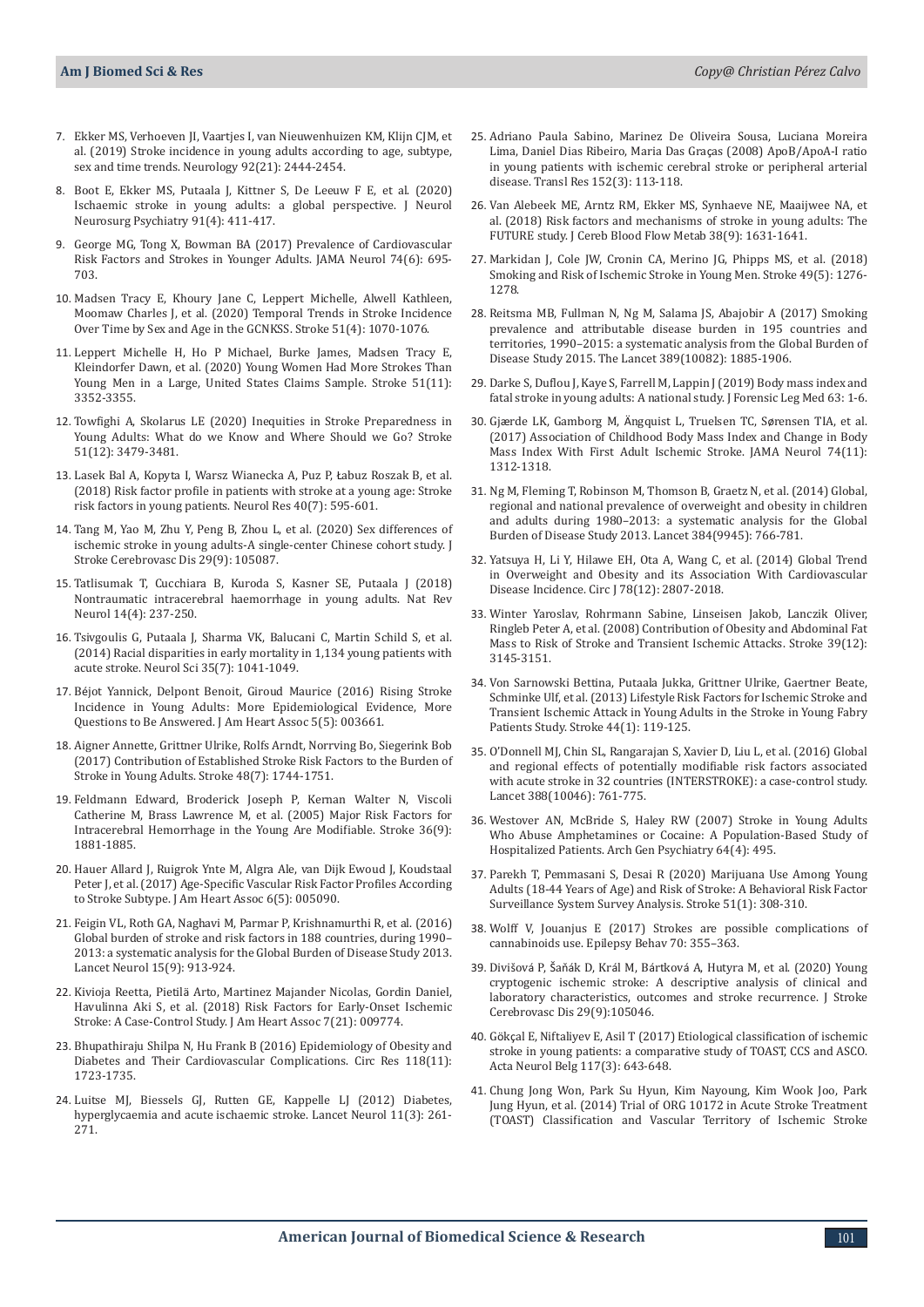[Lesions Diagnosed by Diffusion‐Weighted Imaging. J Am Heart Assoc](https://pubmed.ncbi.nlm.nih.gov/25112556/)  [3\(4\): 001119.](https://pubmed.ncbi.nlm.nih.gov/25112556/)

- 42. [Huggins HE, Brady M, Emma J P, Thaler DE, Leung LY \(2020\) Differences](https://pubmed.ncbi.nlm.nih.gov/32689591/)  [in presenting symptoms of acute stroke among young and older adults. J](https://pubmed.ncbi.nlm.nih.gov/32689591/)  [Stroke Cerebrovasc Dis 29\(8\): 104871.](https://pubmed.ncbi.nlm.nih.gov/32689591/)
- 43. [Shaban A, Molian V, Garg A, Limaye K, Leira EC, \(2020\) Secular Trends for](https://pubmed.ncbi.nlm.nih.gov/32992166/)  [Etiologies of Acute Ischemic Stroke in Young Adults. J Stroke Cerebrovasc](https://pubmed.ncbi.nlm.nih.gov/32992166/)  [Dis 29\(12\): 105270.](https://pubmed.ncbi.nlm.nih.gov/32992166/)
- 44. Martí[n F, Tarducci ME, Tabares SM, Mart](https://www.medigraphic.com/cgi-bin/new/resumenI.cgi?IDARTICULO=91237)ín JJ, Sembaj A (2019) [Application of the TOAST and CCS systems in the diagnosis of ischemic](https://www.medigraphic.com/cgi-bin/new/resumenI.cgi?IDARTICULO=91237)  [stroke. Neurol Neurocir Psiquiatr 47\(1\): 22-28.](https://www.medigraphic.com/cgi-bin/new/resumenI.cgi?IDARTICULO=91237)
- 45. [Amarenco P, Bogousslavsky J, Caplan LR, Donnan GA, Hennerici MG](https://pubmed.ncbi.nlm.nih.gov/19342826/)  [\(2009\) New Approach to Stroke Subtyping: The A-S-C-O \(Phenotypic\)](https://pubmed.ncbi.nlm.nih.gov/19342826/)  [Classification of Stroke. Cerebrovasc Dis 27\(5\): 502-508.](https://pubmed.ncbi.nlm.nih.gov/19342826/)
- 46. [Hathidara MY, Saini V, Malik AM \(2019\) Stroke in the Young: A Global](https://pubmed.ncbi.nlm.nih.gov/31768660/)  [Update. Curr Neurol Neurosci Rep 19\(11\): 91.](https://pubmed.ncbi.nlm.nih.gov/31768660/)
- 47. [Handke M, Harloff A, Olschewski M, Hetzel A, Geibel A \(2007\) Patent](https://pubmed.ncbi.nlm.nih.gov/18046029/)  [Foramen Ovale and Cryptogenic Stroke in Older Patients. N Engl J Med](https://pubmed.ncbi.nlm.nih.gov/18046029/)  [357\(22\): 2262-2268.](https://pubmed.ncbi.nlm.nih.gov/18046029/)
- 48. Favilla CG, Messé [SR \(2020\) Patent foramen ovale and stroke: current](https://pubmed.ncbi.nlm.nih.gov/31789709/)  [evidence and treatment options. Curr Opin Neurol 33\(1\): 10-16.](https://pubmed.ncbi.nlm.nih.gov/31789709/)
- 49. [Ji R, Schwamm LH, Pervez MA, Singhal AB \(2013\) Ischemic Stroke and](https://pubmed.ncbi.nlm.nih.gov/23108720/)  [Transient Ischemic Attack in Young Adults: Risk Factors, Diagnostic](https://pubmed.ncbi.nlm.nih.gov/23108720/)  [Yield, Neuroimaging and Thrombolysis. JAMA Neurol 70\(1\): 51-57.](https://pubmed.ncbi.nlm.nih.gov/23108720/)
- 50. [Miranda B, Fonseca AC, Ferro JM \(2018\) Patent foramen ovale and](https://pubmed.ncbi.nlm.nih.gov/29680895/)  [stroke. J Neurol 265\(8\): 1943-1949.](https://pubmed.ncbi.nlm.nih.gov/29680895/)
- 51. [Meretoja Atte, Strbian Daniel, Putaala Jukka, Curtze Sami, Haapaniemi](https://www.ahajournals.org/doi/full/10.1161/strokeaha.112.661603)  [Elena, et al. \(2012\) Smash-u. Stroke 43\(10\): 2592-2597.](https://www.ahajournals.org/doi/full/10.1161/strokeaha.112.661603)
- 52. [W L, Q S, X D, F Y, Y Z, et al. \(2018\) Etiologies and risk factors for young](https://pubmed.ncbi.nlm.nih.gov/30643071/)  [people with intracerebral hemorrhage. Zhong Nan Da Xue Xue Bao Yi](https://pubmed.ncbi.nlm.nih.gov/30643071/)  [Xue Ban 43\(11\): 1246-1250.](https://pubmed.ncbi.nlm.nih.gov/30643071/)
- 53. [Hart RG, Diener H C, Coutts SB, Easton JD, Granger CB, et al. \(2014\)](https://pubmed.ncbi.nlm.nih.gov/24646875/)  [Embolic strokes of undetermined source: the case for a new clinical](https://pubmed.ncbi.nlm.nih.gov/24646875/)  [construct. Lancet Neurol 13\(4\): 429-438.](https://pubmed.ncbi.nlm.nih.gov/24646875/)
- 54. [Calvet D \(2016\) Infarctus c](https://www.sciencedirect.com/science/article/abs/pii/S0248866315006256)érébral du sujet jeune. Rev Médecine Interne [37\(1\): 19-24.](https://www.sciencedirect.com/science/article/abs/pii/S0248866315006256)
- 55. [Hart Robert G, Catanese Luciana, Perera Kanjana S, Ntaios George,](https://www.ahajournals.org/doi/10.1161/strokeaha.116.016414)  [Connolly Stuart J \(2017\) Embolic Stroke of Undetermined Source. Stroke](https://www.ahajournals.org/doi/10.1161/strokeaha.116.016414)  [48\(4\): 867-872.](https://www.ahajournals.org/doi/10.1161/strokeaha.116.016414)
- 56. [Ueno Yuji, Yamashiro Kazuo, Tanaka Ryota, Kuroki Takuma, Hira](https://pubmed.ncbi.nlm.nih.gov/27703086/)  [Kenichiro, et al. \(2016\) Emerging Risk Factors for Recurrent Vascular](https://pubmed.ncbi.nlm.nih.gov/27703086/)  [Events in Patients With Embolic Stroke of Undetermined Source. Stroke](https://pubmed.ncbi.nlm.nih.gov/27703086/)  [47\(11\): 2714-2721.](https://pubmed.ncbi.nlm.nih.gov/27703086/)
- 57. West Brian H, Noureddin Nabil, Mamzhi Yakov, Low Christopher G, Coluzzi Alexandra C, et al. (2018) Frequency of Patent Foramen Ovale and Migraine in Patients with Cryptogenic Stroke. Stroke 49(5): 1123- 1128.
- 58. [Mojadidi MK, O Zaman M, Y Elgendy I, N Mahmoud A, K Patel N, et al.](https://pubmed.ncbi.nlm.nih.gov/29495983/)  [\(2018\) Cryptogenic Stroke and Patent Foramen Ovale. J Am Coll Cardiol](https://pubmed.ncbi.nlm.nih.gov/29495983/)  [71\(9\): 1035-1043.](https://pubmed.ncbi.nlm.nih.gov/29495983/)
- 59. [Mojadidi MK, Mahmoud AN, Elgendy IY, Agarwal N, Tobis JM \(2017\)](https://pubmed.ncbi.nlm.nih.gov/28602207/)  [Transesophageal Echocardiography for the Detection of Patent Foramen](https://pubmed.ncbi.nlm.nih.gov/28602207/)  [Ovale. J Am Soc Echocardiogr 30\(9\): 933-934.](https://pubmed.ncbi.nlm.nih.gov/28602207/)
- 60. [Zhang RV, Ryan KA, Lopez H, Wozniak MA, Phipps MS, et al. \(2021\) Sickle](https://pubmed.ncbi.nlm.nih.gov/32781942/)  [Cell Trait and Risk of Ischemic Stroke in Young Adults. Stroke 3: 51\(9\).](https://pubmed.ncbi.nlm.nih.gov/32781942/)
- 61. [Terni E, Giannini N, Brondi M, Montano V, Bonuccelli U, et al. \(2015\)](https://pubmed.ncbi.nlm.nih.gov/26672892/) [Genetics of ischaemic stroke in young adults. BBA Clin 3: 96-106.](https://pubmed.ncbi.nlm.nih.gov/26672892/)
- 62. Fonseca AC, Ferro JM (2013) Drug Abuse and Stroke. Curr Neurol Neurosci Rep 13(2): 1-9.
- 63. [Bright Chloe J, Hawkins Mike M, Guha Joyeeta, Henson Katherine E,](https://pubmed.ncbi.nlm.nih.gov/28122884/) [Winter David L, et al. \(2017\) Risk of Cerebrovascular Events in 178 962](https://pubmed.ncbi.nlm.nih.gov/28122884/) [Five-Year Survivors of Cancer Diagnosed at 15 to 39 Years of Age.](https://pubmed.ncbi.nlm.nih.gov/28122884/) [Circulation 135\(13\): 1194-1210.](https://pubmed.ncbi.nlm.nih.gov/28122884/)
- 64. [McCarty JL, Leung LY, Peterson RB, Sitton CW, Sarraj A, et al. \(2019\)](https://pubs.rsna.org/doi/full/10.1148/rg.2019190033) [Ischemic Infarction in Young Adults: A Review for Radiologists.](https://pubs.rsna.org/doi/full/10.1148/rg.2019190033) [RadioGraphics 39\(6\): 1629-1648.](https://pubs.rsna.org/doi/full/10.1148/rg.2019190033)
- 65. [Leung LY, Caplan LR \(2016\) Factors Associated with Delay in Presentation](https://pubmed.ncbi.nlm.nih.gov/26953591/) [to the Hospital for Young Adults with Ischemic Stroke. Cerebrovasc Dis](https://pubmed.ncbi.nlm.nih.gov/26953591/) [42\(1-2\): 10-14.](https://pubmed.ncbi.nlm.nih.gov/26953591/)
- 66. [Singhal AB, Biller J, Elkind MS, Fullerton HJ, Jauch EC, et al. \(2013\)](https://pubmed.ncbi.nlm.nih.gov/23946297/) [Recognition and management of stroke in young adults and adolescents.](https://pubmed.ncbi.nlm.nih.gov/23946297/) [Neurology 81\(12\): 1089-1097.](https://pubmed.ncbi.nlm.nih.gov/23946297/)
- 67. [Tsivgoulis G, Alexandrov AV, Chang J, Sharma VK, Hoover SL, et al. \(2011\)](https://pubmed.ncbi.nlm.nih.gov/21493900/) [Safety and outcomes of intravenous thrombolysis in stroke mimics: a](https://pubmed.ncbi.nlm.nih.gov/21493900/) [6-year, single-care center study and a pooled analysis of reported series.](https://pubmed.ncbi.nlm.nih.gov/21493900/) [Stroke 42\(6\): 1771-1774.](https://pubmed.ncbi.nlm.nih.gov/21493900/)
- 68. [Balami JS, Chen RL, Buchan AM \(2013\) Stroke syndromes and clinical](https://pubmed.ncbi.nlm.nih.gov/23483140/) [management. QJM Int J Med 106\(7\): 607-615.](https://pubmed.ncbi.nlm.nih.gov/23483140/)
- 69. [Edlow JA, Selim MH \(2011\) Atypical presentations of acute](https://www.thelancet.com/journals/lancet/article/PIIS1474-4422(11)70069-2/fulltext) [cerebrovascular syndromes. Lancet Neurol 10\(6\): 550-560.](https://www.thelancet.com/journals/lancet/article/PIIS1474-4422(11)70069-2/fulltext)
- 70. Schü[rks M, Rist PM, Bigal ME, Buring JE, Lipton RB, et al. \(2009\) Migraine](https://pubmed.ncbi.nlm.nih.gov/19861375/) [and cardiovascular disease: systematic review and meta-analysis. BMJ](https://pubmed.ncbi.nlm.nih.gov/19861375/) [27;339: 3914](https://pubmed.ncbi.nlm.nih.gov/19861375/).
- 71. Koivunen RJ, Satopää [J, Meretoja A, Strbian D, Haapaniemi E, et al. \(2015\)](https://pubmed.ncbi.nlm.nih.gov/25142530/) [Incidence, risk factors, etiology, severity and short-term outcome of non](https://pubmed.ncbi.nlm.nih.gov/25142530/)[traumatic intracerebral hemorrhage in young adults. Eur J Neurol 22\(1\):](https://pubmed.ncbi.nlm.nih.gov/25142530/) [123-132.](https://pubmed.ncbi.nlm.nih.gov/25142530/)
- 72. [Connolly E Sander, Rabinstein Alejandro A, Carhuapoma J Ricardo,](https://www.ahajournals.org/doi/10.1161/str.0b013e3182587839) [Derdeyn Colin P, Dion Jacques, et al. \(2012\) Guidelines for the](https://www.ahajournals.org/doi/10.1161/str.0b013e3182587839) [Management of Aneurysmal Subarachnoid Hemorrhage. Stroke 43\(6\):](https://www.ahajournals.org/doi/10.1161/str.0b013e3182587839) [1711-1737.](https://www.ahajournals.org/doi/10.1161/str.0b013e3182587839)
- 73. [Suarez JI \(2015\) Diagnosis and Management of Subarachnoid](https://pubmed.ncbi.nlm.nih.gov/26426230/) [Hemorrhage. Contin Minneap Minn 1263-1287.](https://pubmed.ncbi.nlm.nih.gov/26426230/)
- 74. [Kang HM, Cho JM, Kim SY, Choi JH \(2020\) Clinical characteristics of](https://pubmed.ncbi.nlm.nih.gov/32090040/) [asymptomatic Terson syndrome in the patients with aneurysmal](https://pubmed.ncbi.nlm.nih.gov/32090040/) [subarachnoid hemorrhage. Int J Ophthalmol 13\(2\): 292-300.](https://pubmed.ncbi.nlm.nih.gov/32090040/)
- 75. Arauz A, Merlos Benítez M, Roa LF, Hernández Curiel B, Cantú C, et al. (2011) Cryptogenic cerebral infarction in young patients. Long-term prognosis and recurrence. Neurology 26(5): 279-284.
- 76. Vázquez Ló[pez M, Castro de Castro P, Barredo Valderrama E, Miranda](https://pubmed.ncbi.nlm.nih.gov/27296499/) [Herrero MC, Gil Villanueva N, et al. \(2017\) Ischaemic stroke in children](https://pubmed.ncbi.nlm.nih.gov/27296499/) [with cardiopathy: An epidemiological study. Neurol Engl Ed 32\(9\): 602-](https://pubmed.ncbi.nlm.nih.gov/27296499/) [609.](https://pubmed.ncbi.nlm.nih.gov/27296499/)
- 77. [Sun Y P, Homma S \(2016\) Patent Foramen Ovale and Stroke. Circ J 80\(8\):](https://www.ahajournals.org/doi/full/10.1161/CIRCULATIONAHA.104.524371) [1665-1673](https://www.ahajournals.org/doi/full/10.1161/CIRCULATIONAHA.104.524371).
- 78. Caicedo J, Ortiz Ló[pez A, Cardozo A, Cohen Cajiao JI \(2016\) Spontaneous](http://www.scielo.org.co/pdf/cesm/v30n1/v30n1a10.pdf) [dissection of the vertebral artery. CES Med 30\(1\): 93-98.](http://www.scielo.org.co/pdf/cesm/v30n1/v30n1a10.pdf)
- 79. [Kirton A, Crone M, Benseler S, Mineyko A, Armstrong D, et al. \(2013\)](https://pubmed.ncbi.nlm.nih.gov/23715093/) [Fibromuscular dysplasia and childhood stroke. Brain J Neurol 136\( 6\):](https://pubmed.ncbi.nlm.nih.gov/23715093/) [1846-1856](https://pubmed.ncbi.nlm.nih.gov/23715093/).